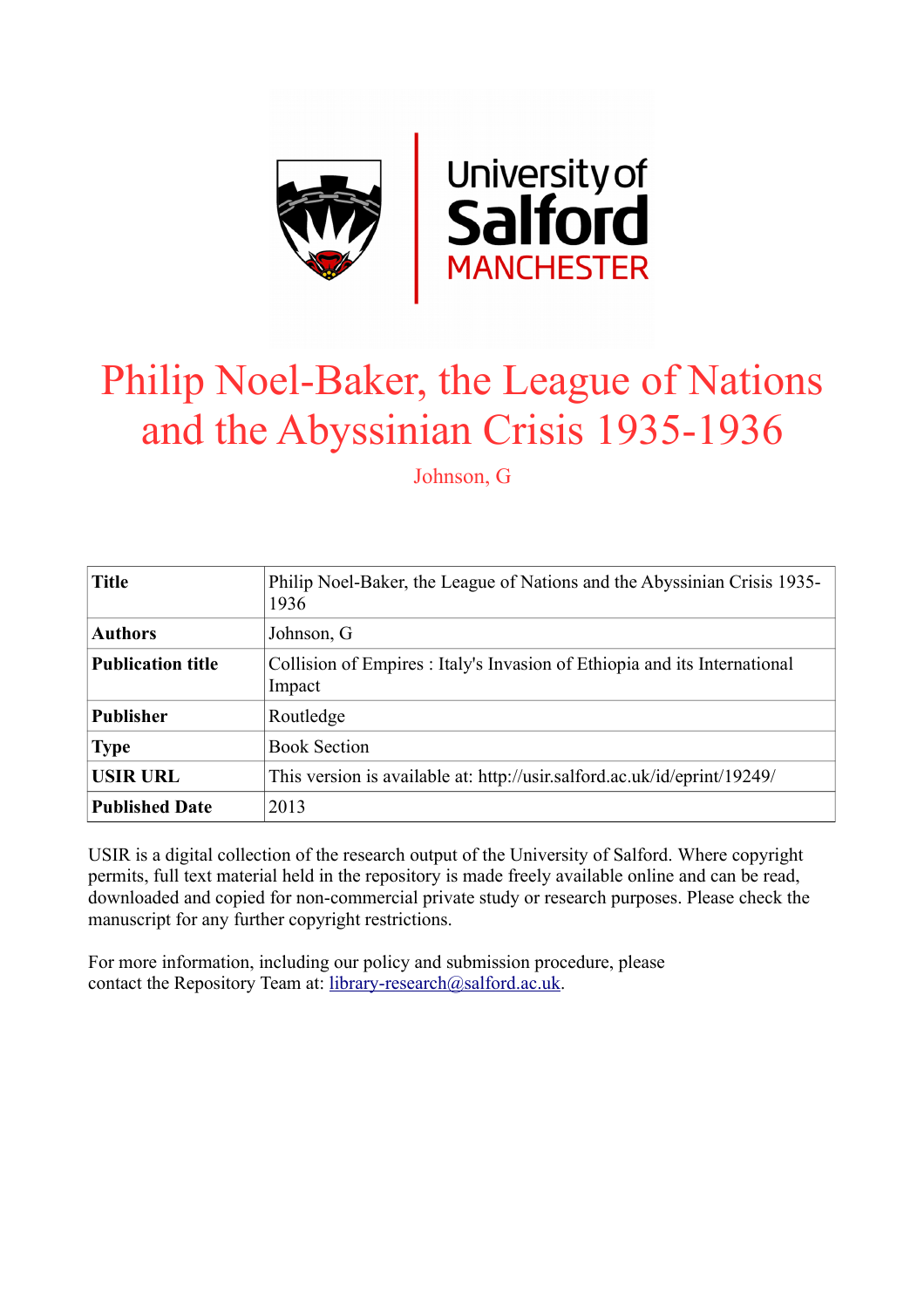Philip Noel-Baker, the League of Nations and the Abyssinian Crisis, 1935-1936.

## Gaynor Johnson.

When examining the existing literature on the League of Nations' approach to the Abyssinian crisis, it is impossible to escape negativity. The League's actions were too little too late and displayed an extraordinary lack of insight in to the motives behind Mussolini's foreign policy, especially in north Africa. The crisis represented the last straw, the final demonstration of how poorly equipped the League was to respond to any serious challenge to its authority. Consequently, after the 'resolution' of the crisis in 1936, the League was viewed by all but a few as defunct as Europe drifted closer to the outbreak of world war in 1939. And so it goes on. As a result, it would be a difficult task indeed, in the weight of the available evidence, to try to argue to the contrary, and it is not the purpose of this chapter to embark on such a task. Instead, this chapter aims to provide a reminder that those who had championed the League since its creation were well aware of its shortcomings and certainly did not view it with rose tinted glasses. This point is at best acknowledged but glossed over by some of the existing scholarship on the Abyssinia, and is overlooked completely by the majority. In this context, most references are to Viscount Cecil of Chelwood, whose promotion of the Peace Ballot in the summer of 1935 and his use of the League of Nations Union to resurrect public consciousness about the work of the League in Britain at least.<sup>1</sup>

However, an alternative but revealing commentary on the crisis is provided by one of the other celebrated architects of the League, Philip Noel-Baker. $^2$  Like many liberal internationalists of his generation, Noel-Baker believed that it was Labour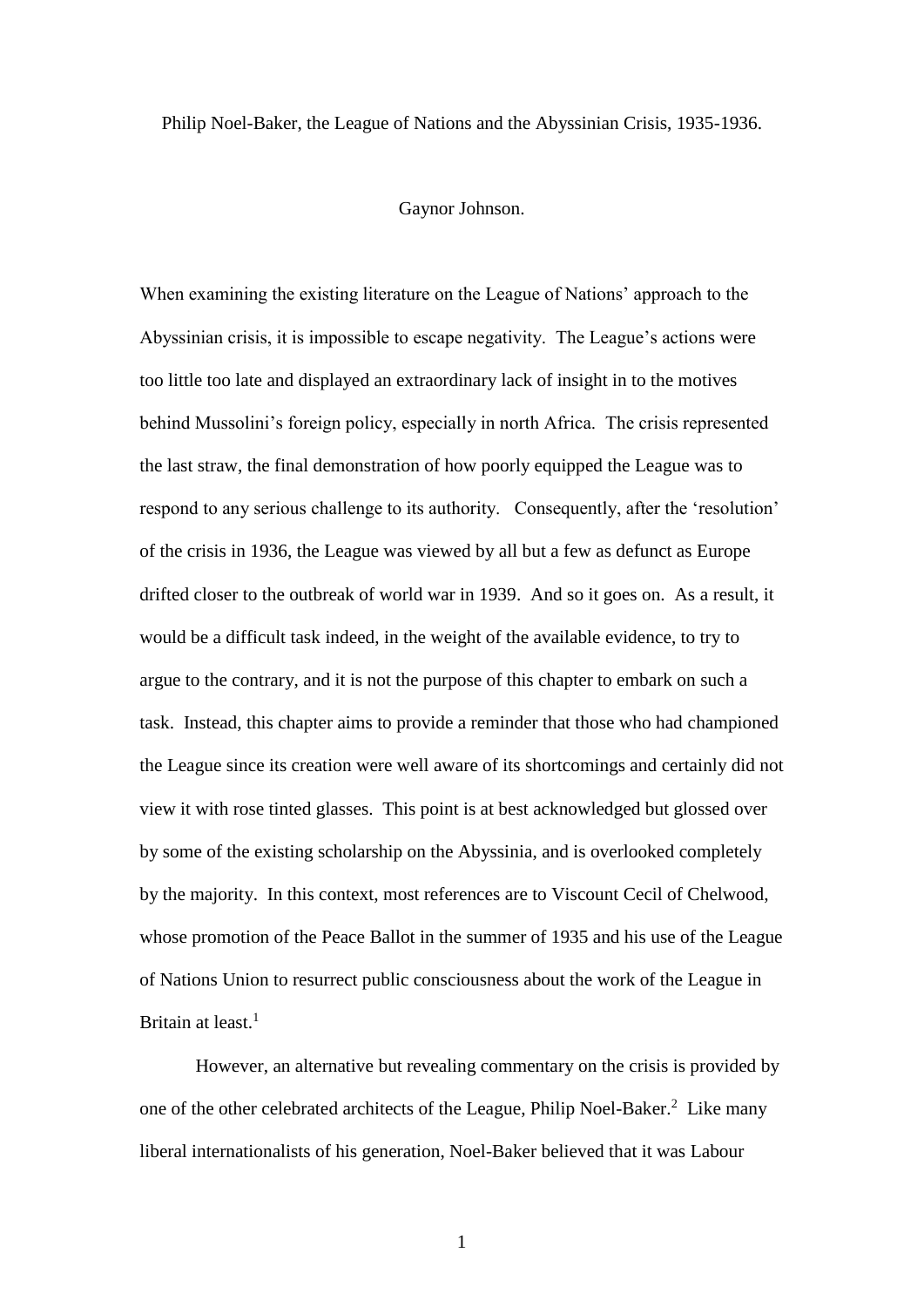party foreign policy objectives that were most in keeping with his sympathies, especially their emphasis on disarmament and collective security. For him, the foreign policy of the Conservative governments that dominated so much of the interwar period was too rooted in the reinforcement of potentially dangerous alliances that could result in Britain being dragged in to war. Noel-Baker's hatred of war had been forged by his experience of the diplomatic climate in Paris during the peace conferences of 1919 and by his subsequent role as a member of the League of Nations' Secretariat and Secretary to the British delegation to the League in the mid 1920s. His first direct association with Labour foreign policy came in 1924, when he became private secretary to Charles Cripps, Minister for League of Nations Affairs in the first Ramsay MacDonald administration. An unsuccessful attempt at election as a Labour MP in the General Election in the winter of 1924 led Noel-Baker to pursue an academic career for five years, during which he became a recognised authority on the history and theory of disarmament practises, publishing a book on the subject in 1926. Returned to the House of Commons as MP for Coventry in May 1929, he was appointed parliamentary private secretary to the Foreign Secretary, Arthur Henderson. At the time of the outbreak of the Abyssinian crisis, Noel-Baker remained convinced that the League would still be able to galvanise international support for an effective programme of disarmament and for a policy of collective security. The events of 1935-6 also coincided with a brief hiatus in Noel-Baker's political career. Having lost his seat in the 1935 General Election, he remained outside parliament until he successfully fought a by-election in Derby in July 1936, just weeks before the war in Abyssinia came to an end. During this time, he channelled his energies into canvassing Labour party support for a more proactive League involvement in resolving the crisis and in to writing, publishing *The Private Manufacture of*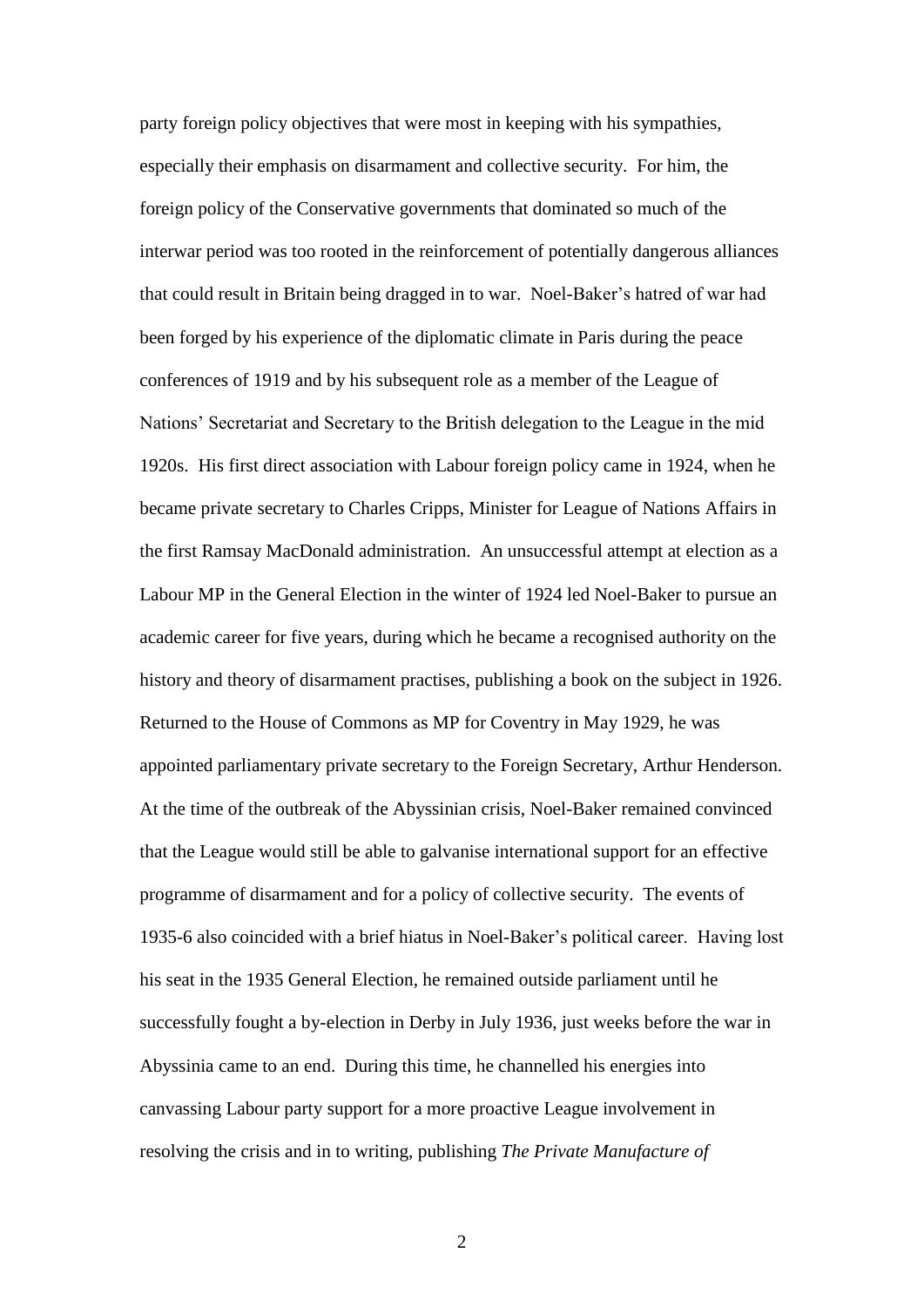Armaments in 1936.<sup>3</sup> Unlike Cecil, whose defence of the principles of international law on which the League was founded was always that of a seasoned politician and diplomat, and unlike the much more profoundly intellectual Gilbert Murray, Noel-Baker's sought to give credibility to the League through a mixture of practical political advice and a variety of academic writing that drew much from his own experiences of international affairs.<sup>4</sup> From this, it would be an exaggeration to claim that Noel-Baker's opinions made an enormous impact. They were directed at supporters of a party that formed only a minority part of the National Government throughout the Abyssinian crisis and were offered when he himself was out of office. But despite this, Noel-Baker's opinions should not be dismissed. In 1935, he was better connected to men with actual political power in Britain and in Europe than either Cecil or Murray who, being a generation older, were now relatively on the political margins, despite their involvement in the Peace Ballot of that year. He was also one of the few to propose alternative strategies for the League to adopt rather than restricting himself to lamenting the limitations of British and French commitment to its work. None of his ideas became policy, but they do provide an important reminder that not all of the League's supporters believed in 1935-6 that the only way in which that organisation could survive was through a metamorphosis into a body with military might at its disposal.<sup>5</sup> It is tempting to see Noel-Baker as being naïve in that respect, not simply because the League's successor, the United Nation, later had an army at its disposal or because the elder statesmen of the British pro-League lobby were also in favour of such a change by this time. But that would be unjust. While offering dire warnings of the consequences of a weak League response to the Abyssinian crisis, Noel-Baker firmly believed that no matter how tense international relations became, no country would be foolish enough to trigger a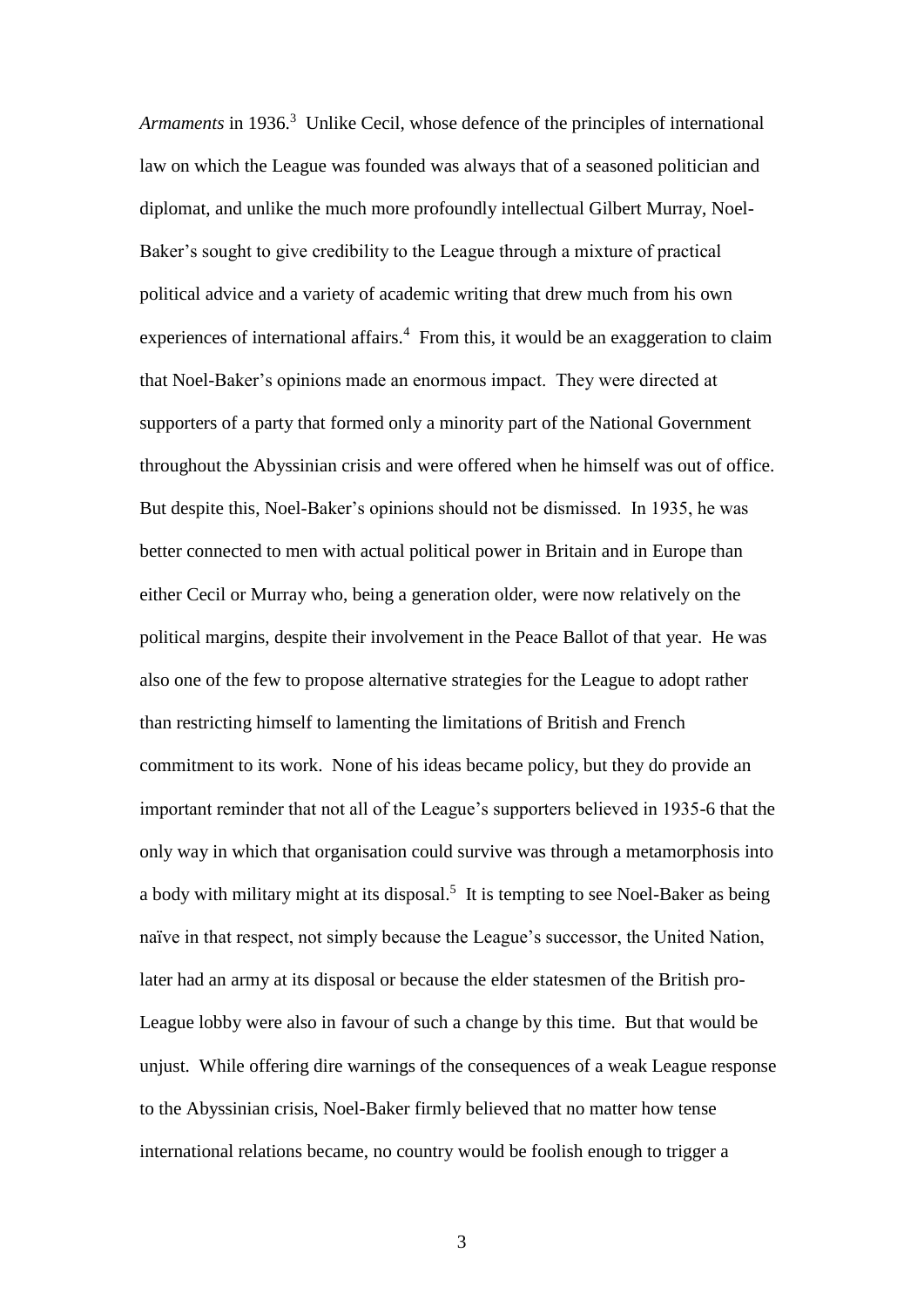second world war. He was wrong of course, but he was not alone in believing this to be the case. And indeed many of those who believed that war would be averted because it was too awful to contemplate were also convinced that an important way of ensuring that did not come about was through the special diplomatic commitment of Britain and France to each other and to the cause of peace. On this point, Noel-Baker was less convinced than many of the strength of the Entente Cordiale, and its ability to weather the diplomatic crises prompted by Europe's fascist dictators. Hence a second theme explored in this chapter is the importance of the Anglo-French relationship to understanding the Abyssinian crisis. And in contrast to Noel-Baker's biographer, David Whittaker, this analysis of the internationalist's attitude towards the events of in Abyssinia suggests that he was not an idealist but that he tried to take a pragmatic approach to the crisis.<sup>6</sup>

The diplomatic origins and course of the Abyssinian crisis are discussed elsewhere in this book and so do not bear significant repetition here. However, there exist comparatively few accounts of the League's constitutional and diplomatic responses to that event. There are two of importance: the first by F.P. Walters, himself a League activist, is a two-part history that appeared in the  $1960s$ .<sup>7</sup> The second is F.S. Northedge's history of the League published in the 1980s.<sup>8</sup> Walters' point is simple: the League had done its best with limited resources against a series of challenges posed to its authority made by increasingly bellicose dictators. The Abyssinian crisis was typical of this. Northedge set the League response within a broader diplomatic framework – that the League had been created by men incapable of recognising that the conduct of diplomacy in the decades after the Great War required a more robust approach than a reliance on the goodwill of nations to maintain collective security and the use of economic sanctions.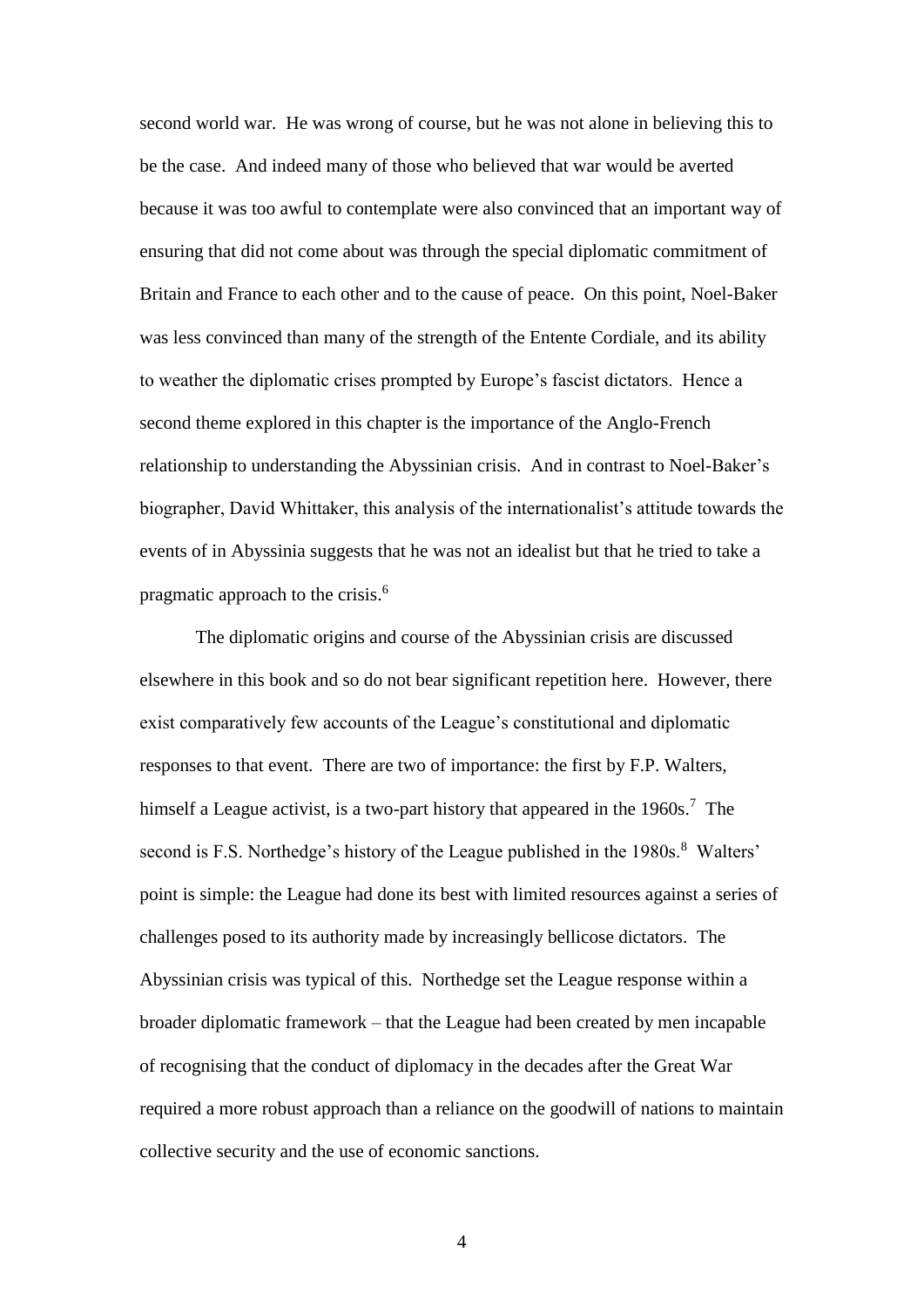Northedge also compares the origins of the Sino-Japanese Manchurian crisis of 1931-32 with the Abyssinian crisis. The two events, he argues were quite different. The Japanese invasion did not constitute an act of aggression because of Japan's existing commercial links in Manchuria, but the same could not be said about the Italians in Abyssinia.<sup>9</sup> This is debateable. The Italians had been endeavouring to broker deals with the Abyssinians since the end of the nineteenth century, most of which were based on trade and rights of access to the sea. What was different between the two crises was that during the second, the League made no attempt to set up an international commission to resolve the situation as it had done over Manchuria. Instead, it endeavoured to handle the discussions through the use of special commissions of the League Council. The League had been involved in attempts to resolve the dispute before the actually outbreak of hostilities. Between the Wal-Wal incident on 5 December 1934, and the skirmish at Wardair and Gerlogubi in January and February 1935, the League Council encouraged the Abyssinians and the Italians to settle their differences.<sup>10</sup> The hoped for means of arbitration was not, however, provided by the League itself, but under Article 5 of the treaty concluded on 2 August 1928 that stated that if a diplomatic dispute between the two countries arose that could not be resolved, under no circumstances would either part resort to force, but would submit the matter to arbitration. But such means proved to be useless in settling the Wal-Wal dispute, causing anxiety in the Council to grow that should war break out, Britain and France would be drawn into the conflict. The Italians, however, were anxious that only the Wal-Wal question was subject to arbitration while the Abyssinians wanted the entire issue of Italian efforts to redefine the borders in all surrounding territory to be subject to the investigation. The Italian view prevailed although debates continued about suitable nationalities for the arbiters. On 3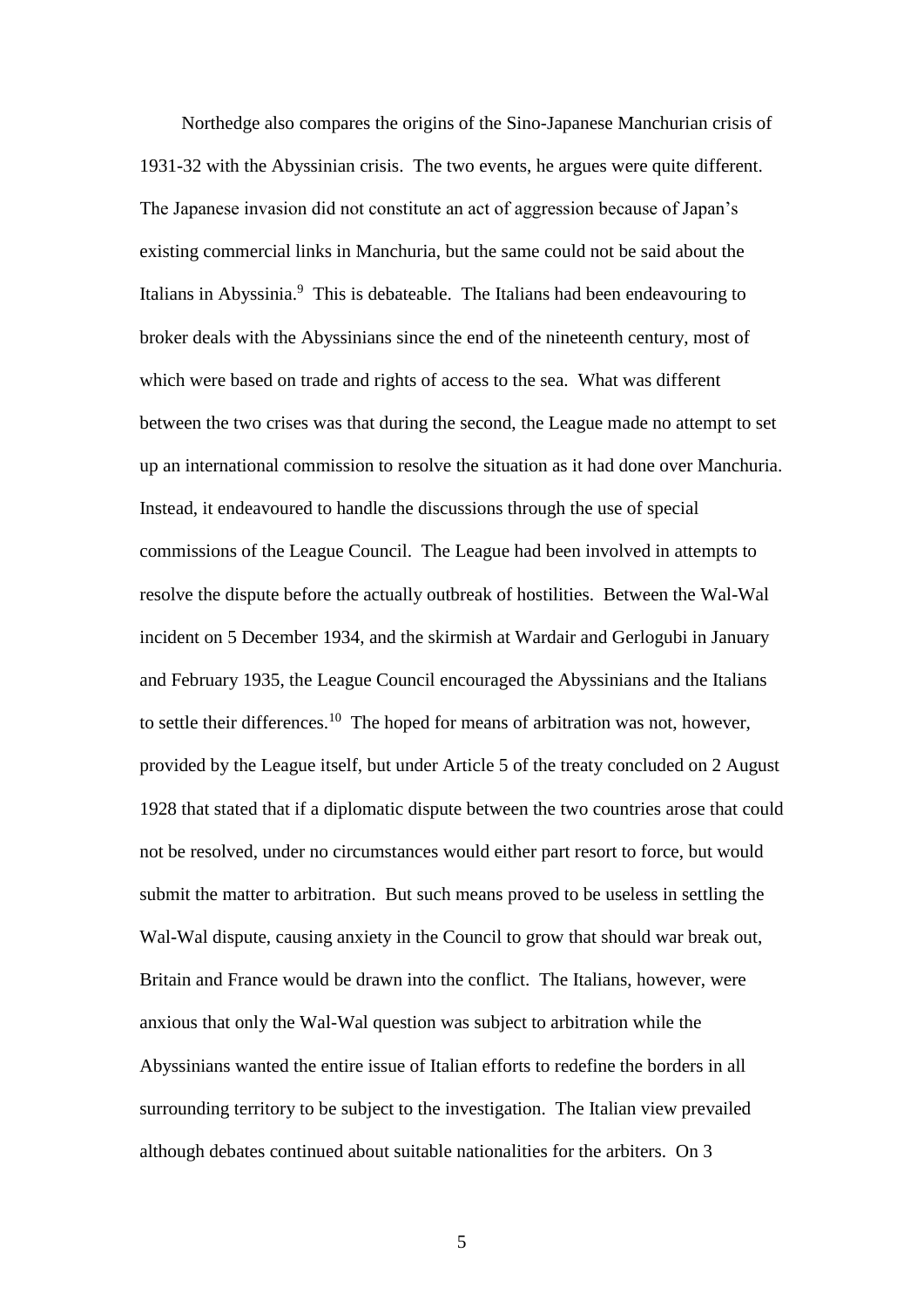September 1935, a team of two Italians, a French man, an American and the Greek Minister in Paris, Politis, agreed that the Wal-Wal incident was a minor infraction and not worthy of further investigation.

Studies of the Abyssinian crisis are right to emphasise the centrality of the volatile Anglo-French relationship in explaining why no diplomatic solution that favoured the Abyssinians was found to the crisis. This was not only true in the wider arena of British and French foreign policy, but also, and especially within the context of the League. In July 1935, an extraordinary session of the League Council met and was optimistic that the British and French would be able to broker a deal with the Italians to prevent war.<sup>11</sup> The negotiations took the form of a summit in Paris between the French Foreign Minister Pierre Laval, the British Minister for League of Nations Affairs, Antony Eden and Baron Aloisi, the Italian representative in Geneva, from 16-19 August.<sup>12</sup> But not for the last time, the British and French governments found themselves on opposing sides, with Eden siding with the Abyssinians. Laval was more inclined to accept the argument made by the Italians for an occupation on the grounds that Abyssinia was in need of social and economic reform in order to keep the its population in check and to stop them posing a threat to general Italian trading activities in that part of north Africa.

Consequently, when the Council met a fortnight later, little progress had been made on an Anglo-French solution to the crisis.<sup>13</sup> However, an important development was the joint British and French suggestion that the Italians should be allowed to garrison troops in Abyssinia. Noel-Baker argued that this provided a good example of one of the problems with the way in which the League conducted its affairs. In an undated note entitled 'Rearmament and the Collective System', he argued that 'the wrong policy is the policy of international anarchy and power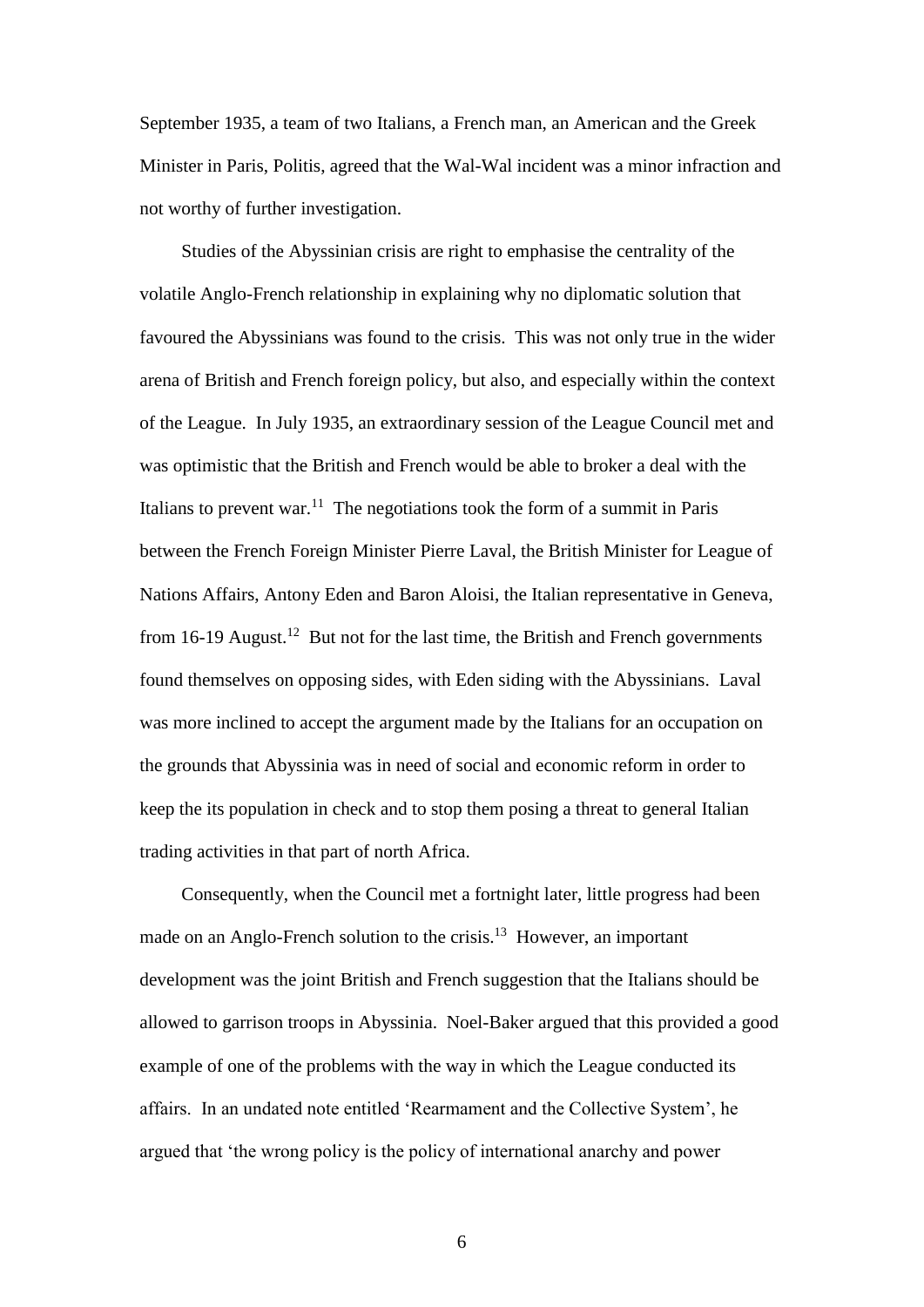politics'. To him, the discussions of the summer of 1935 suggested that the British and French viewed the crisis in dangerous nineteenth century terms of imperial conquest – the type of national rivalry that many had regarded as such an important cause of the First World War - rather than in the more open diplomatic terms that the League had been set up to promote. Abyssinia was a pawn in the activities of the Great Powers, with Italian requirements accommodated in some form despite the Italians being the aggressors.<sup>14</sup> In a later note from the same period, his criticism was more scathing:

> If the League is destroyed, we revert to international anarchy and the balance of power. Then all wars become wars of national policy, for in every war what both sides mean by self-defence is the defence of their own view of their rights and interests generally over some such matter as colonies, or concessions, or maintaining the balance of power, or national prestige.<sup>15</sup>

In the eyes of old-school diplomats, the decision not to consult the Abyssinians was justified because Britain, France and Italy had signed an agreement in 1906 promising co-operation between them to maintaining the territorial sovereignty of Abyssinia. The Abyssinians had not been consulted then so there was little reason for consulting them thirty years later.

Yet, despite the willingness of the British, French and Italians to play Great Power politics, the Abyssinians were more willing than they to use the Covenant of the League as the principal weapon in their defence. While it could be argued that in the face of such overwhelming circumstances they had few other options, their approach was nevertheless measured, intelligent and showed no sign of desperation. The head of the Abyssinian delegation in Geneva, Jeze, requested that the Council to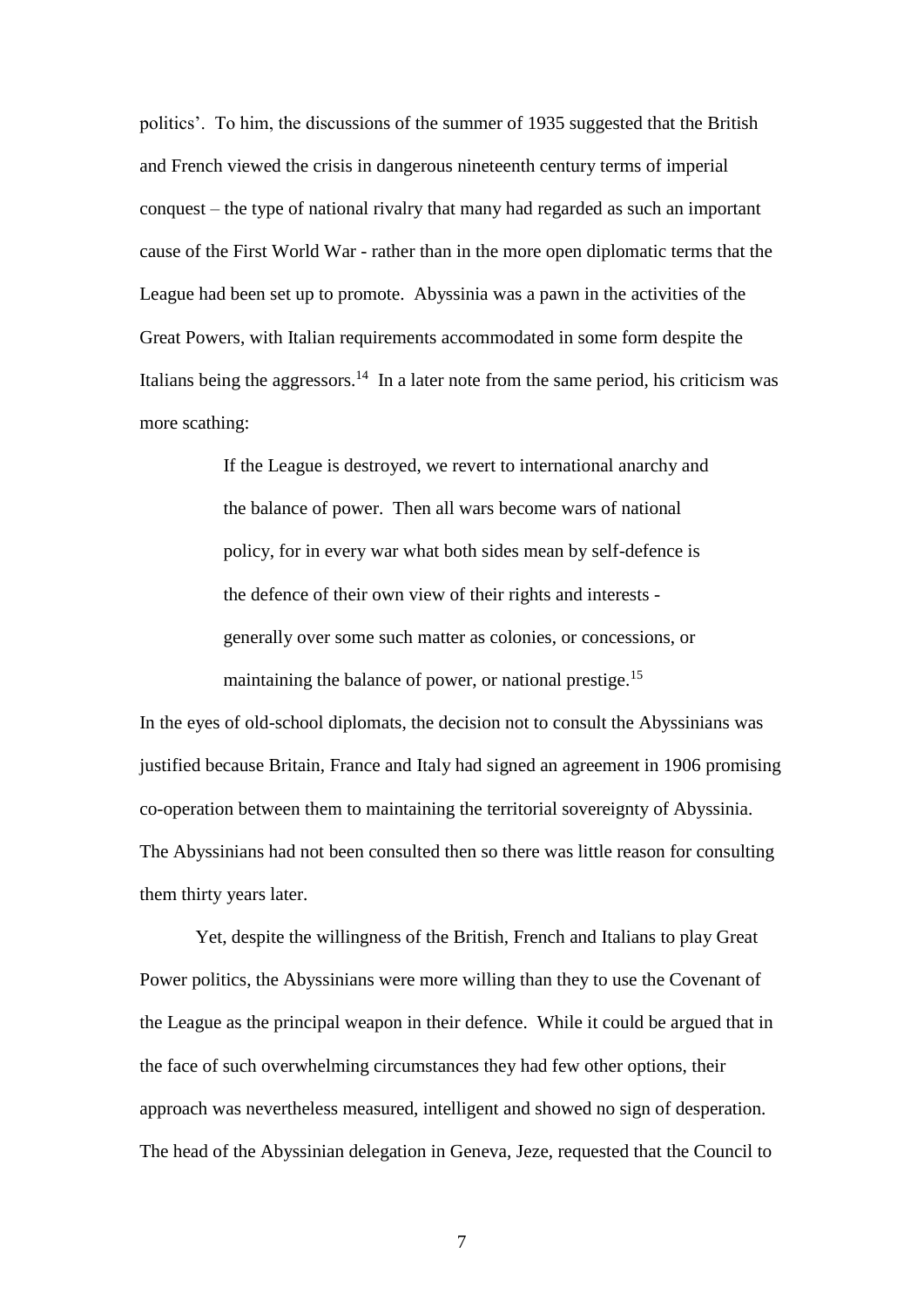take immediately action, even before the outbreak of hostilities. His suggestion was that under Article 15 of the Covenant, a committee should be set up to examine all areas of the Italo-Abyssinian relationship, that Britain and France should be members of this committee. Despite Italian objections, the Council of Five, as it became known, consisted of representatives from Britain, France, Poland, Turkey and was chaired by the Spanish diplomat, Salvador de Madariaga. The Council was to draw up a scheme of international economic and financial aid for Abyssinia, examine ways in which British and French imperial interests in north Africa could be protected in the event of a territorial adjustment of Abyssinia to accommodate Italian needs. This included giving Abyssinia access to the sea on condition that measures were taken to meet Italian grievances about the insecurity of its borders with Abyssinia and the lack of connection, except by sea, between Eritrea and Somaliland. The plans were rejected as inadequate by Mussolini in September 1935, while Jeze continued to promote the ideas as a basis for further negotiation.<sup>16</sup>

However, the plans came up against further problems when Anglo-French differences about how to resolve the crisis became more public. Sir Samuel Hoare, the British Foreign Secretary, was much more concerned with resolving the situation as soon as possible with a limited focus on the long-term consequences of the crisis. A speech made to the League Assembly on 11 September 1935 made it clear that the British response to the crisis over Abyssinia would be limited to responsibilities under the Covenant and nothing more.<sup>17</sup> 'One thing is certain. If the burden is to be borne, it must be borne collectively. If risks for peace are to be run, they must be run by all. The security of the many cannot be ensured solely by the efforts of the few, however, powerful they may be'.<sup>18</sup> In contrast, Laval had his eyes fixed on the way in which the Anglo-French response to the crisis could create a precedent for the way in which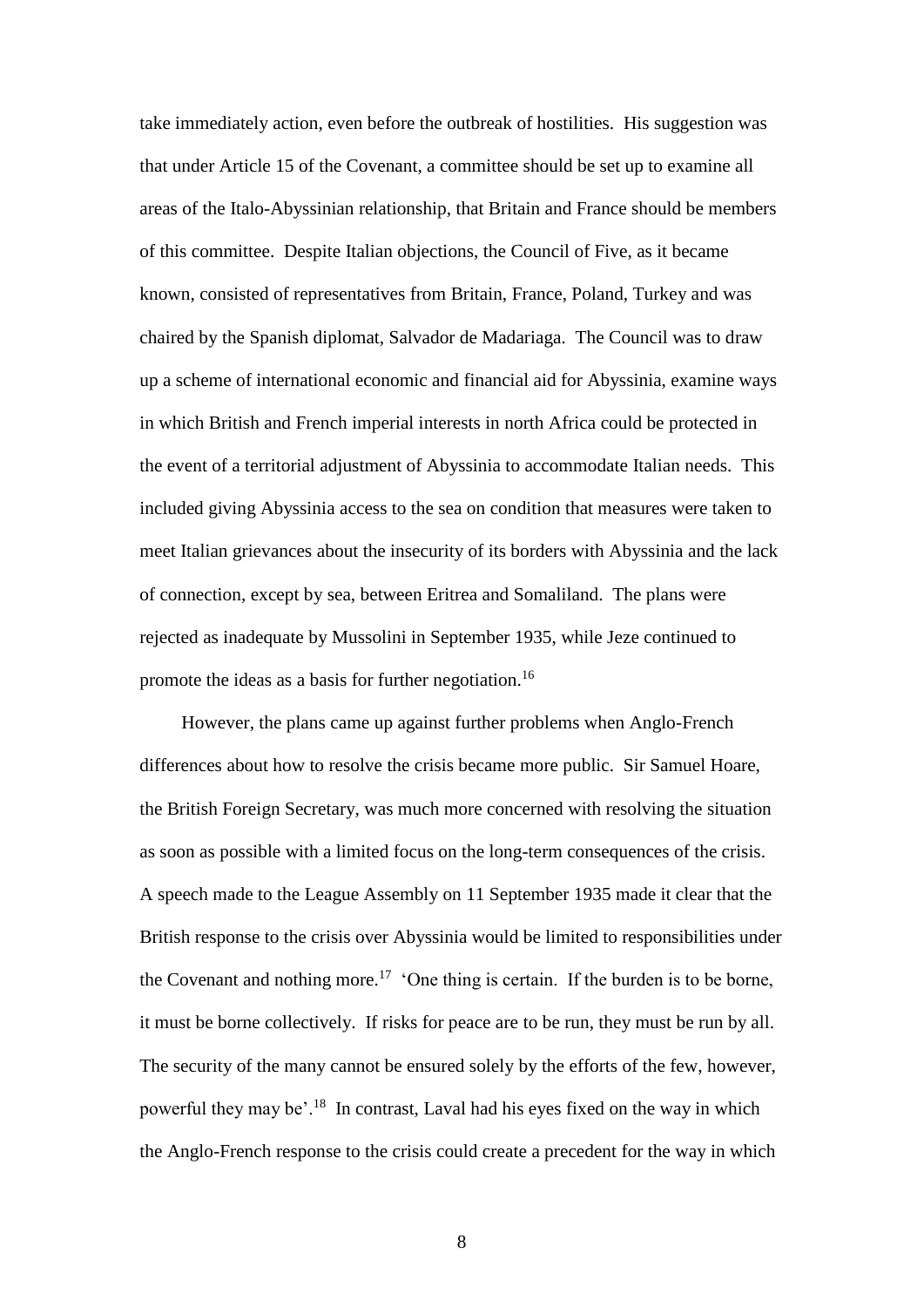the League dealt with the territorial ambitions of Europe's other *enfant terrible*, Hitler. Thus, for different reasons, Hoare and Laval concluded that there was little to be gained by provoking Mussolini through the threat or use of sanctions or actual military confrontation. As Laval told Hoare, 'There ought to be no provocative talk of sanctions and no wounding of Italian feelings'.

Despite this, when Mussolini's forces finally crossed the Abyssinian frontier in October 1935, the most powerful members of the League had already concluded that their response to the crisis would, in effect, decide its final fate as a credible international organ of peace. On 7 October 1935, all members of the League Council except Italy decided to adopt the report of a committee appointed two days earlier to examine the responsibilities of the League now that the act of aggression had formally taken place.<sup>19</sup> Italy was to be condemned under Article 12 of the Covenant which provided for the peaceful settlement of international disputes. As a result, all members of the League were required to impose sanctions on Italy as defined under the terms of Article 16 – the only time that this article was ever invoked in the history of the League. The Italian case for launching the invasion was made by Aloisi at the meeting of the Assembly on 10 October 1935, in which he argued that Abyssinia was a 'country which has no government capable of exercising its authority throughout its territory, whose frontiers are not delimited, which not merely fails to mete out equitable treatment to conquered peoples, but exploits them, subjects them to slavery and destroys them' was entitled to the benefits of the sanctions clauses of the Covenant.<sup>20</sup>

While Noel-Baker agreed with the decision to apply sanctions against Italy 'in view of the flagrant and wholly unjustifiable aggression…which constitutes without doubt a much plainer and more reprehensible international crime than that of the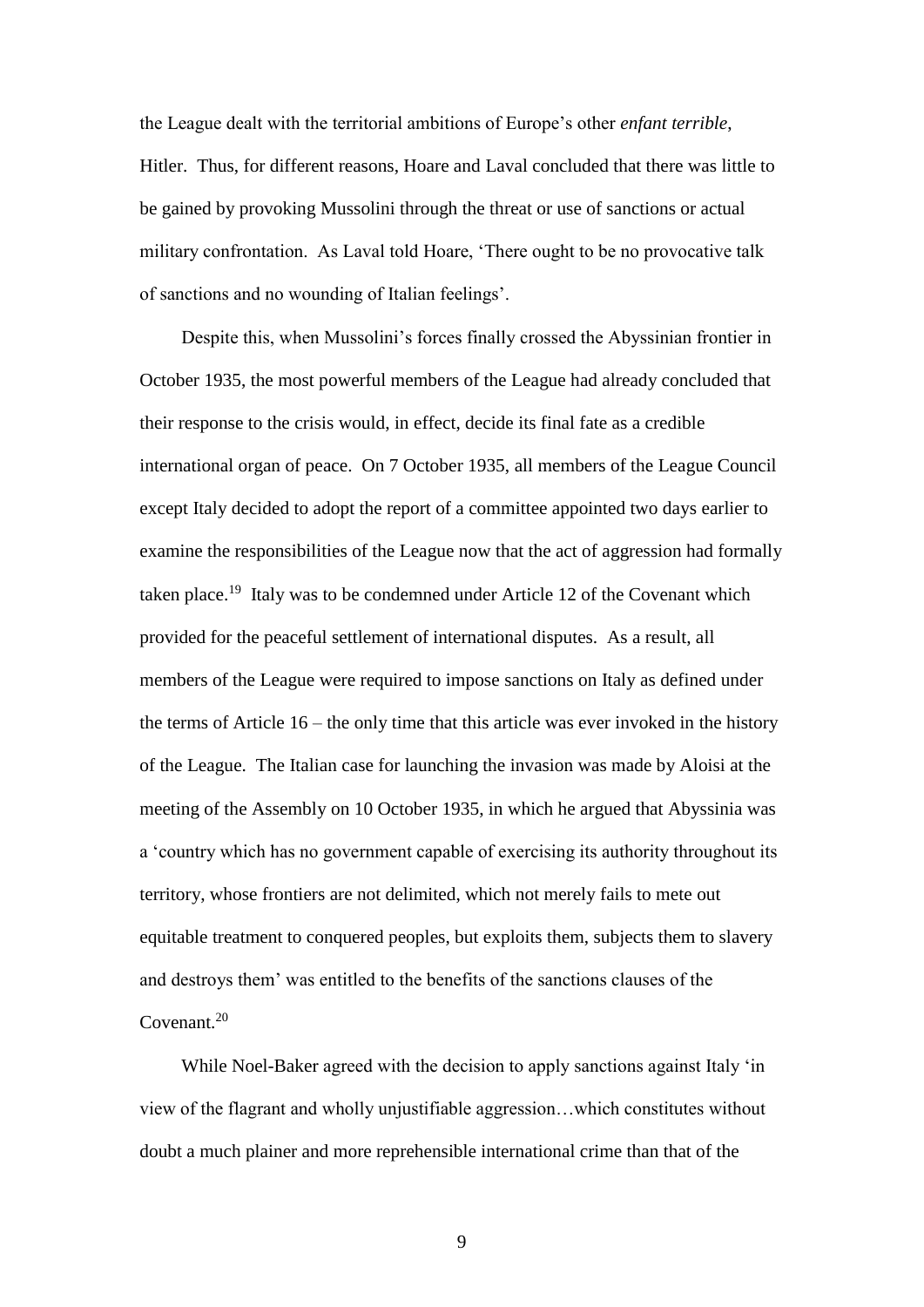Kaiser in 1914', other more sweeping measures were also justified.<sup>21</sup> The League Council should swell its ranks to include the United States, Germany and Japan.<sup>22</sup> All three countries, of course, were currently not members of the League and, for different reasons, unlikely to (re)join. This suggestion therefore would have proposed huge diplomatic problems most of which would have been insurmountable. But even if these three powers had agreed to this request, there was not provision within the Covenant for extraordinary members of the Council to be appointed. The history of the Geneva Protocol a decade earlier had demonstrated how difficult it was to persuade the League to reform itself in response to outside pressure.<sup>23</sup> Furthermore, if the Covenant could be modified to accommodate these countries, it could muddy the waters when it came to the application of its other conditions, especially as a number of the articles, including Article 16, were couched in apparently ambiguous language. There was also the issue of the time that all of these negotiations would take given that the League was faced with a clear and present danger to its authority.

Noel-Baker did not favour British and French military intervention in Abyssinia, but recommended that the Suez Canal should be closed to Italian forces and that an Anglo-French air presence be sent to the region to police that.<sup>24</sup> Additionally, he believed that if Mussolini was in breach of the League Covenant, he was also in contravention of the Kellogg-Briand Pact of 1928 that had outlawed recourse to war to resolve diplomatic disputes. As a result, every country should immediately recall their ambassadors from Rome. Thus for Noel-Baker, the League was only capable of providing part of the required response to the crisis - the use of economic sanctions. It was beyond the remit of that organisation to limit Mussolini's ability to provide logistical support for his invading forces or to provide the censure of a complete shunning of Italy by the international diplomatic community.<sup>25</sup> Nor did he anticipate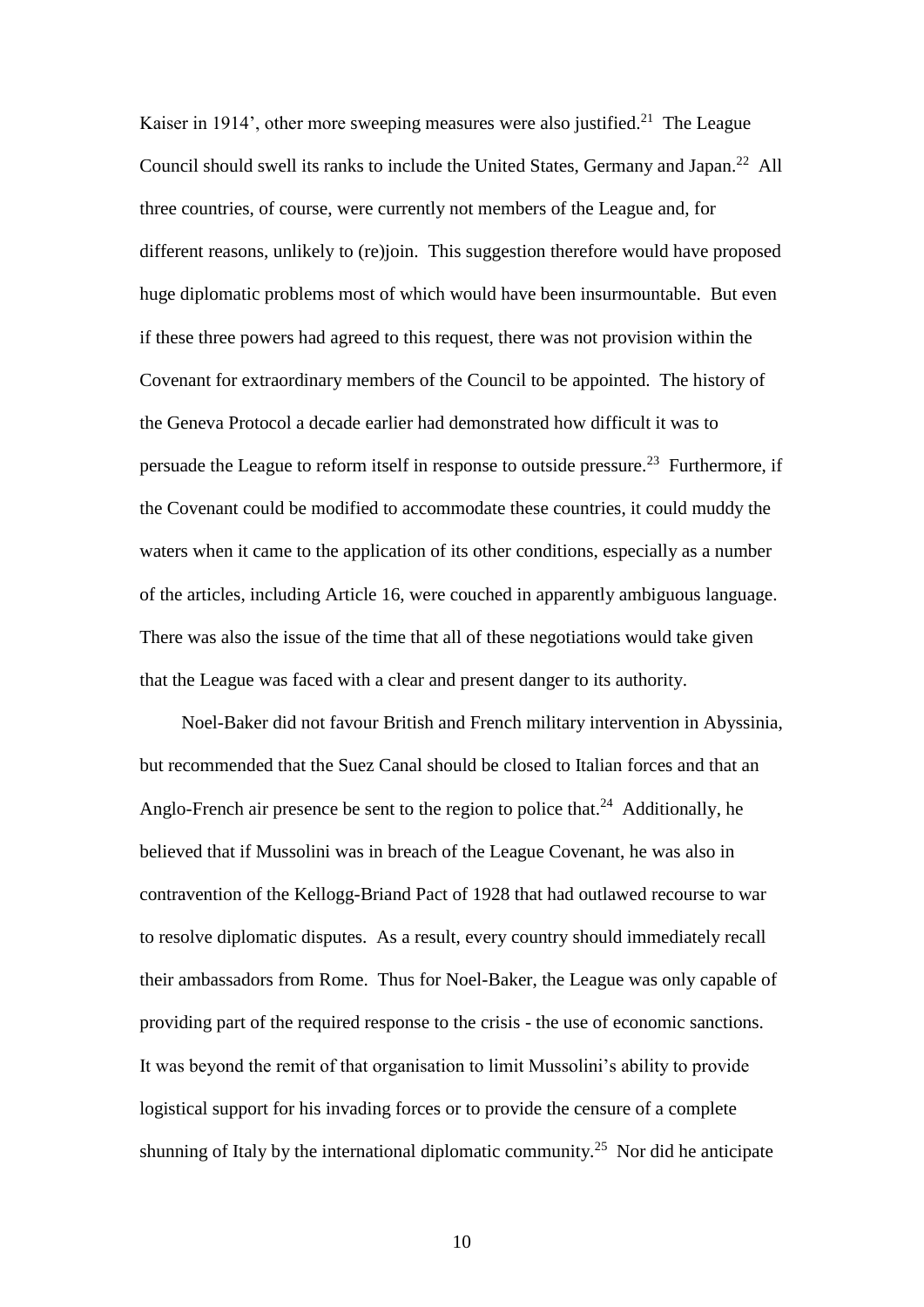that the League, with or without external support, was capable of resolving the crisis quickly. As he told Henry Cummings, 'this business is going to drag on in a thoroughly messy, ineffective and confused manner, probably with tempers rising on both sides, incidents multiplying as the Italians start stopping munitions going to Abyssinia, etc. and I still think it will end in war'.<sup>26</sup> He also believed that the British government would be powerless to stop this happening because of the strength of public opinion. Only months earlier, the British government had received an overwhelming endorsement of the work of the League through the Peace Ballot. Consequently, it would be electoral suicide to scale down a British commitment to the League at this time.<sup>27</sup> Noel-Baker was even more scathing and pessimistic about the situations to the French politicians with who he corresponded. In October 1935, he told the future French premier, Leon Blum: 'The thing is fast becoming a real disaster. If in the present circumstances the League cannot even restrain a war like this, when every card is in its hands, what hope can we have of ever making it an instrument to check Hitler and keep peace in Europe?'<sup>28</sup>

There was not unanimous support for the imposition of sanctions within the League. The Austrian delegation had little desire to inflame relations with the Italians further by being party to them. Similar concerns were expressed by a number of other countries that shared a frontier with Italy, especially the Albanians and the Swiss, again indicating that Mussolini's campaign in Abyssinia was viewed at the time as potentially the start of a wider process of territorial aggrandisement and not *sui generis*. Nevertheless, in October 1935, at a special session of the Assembly, fiftyfour League members voted that Italy was in breach of the Covenant under Article 12.<sup>29</sup> The task of overseeing the implementation of sanctions was charged to a coordination committee, which began work on 11 October – known as the Committee of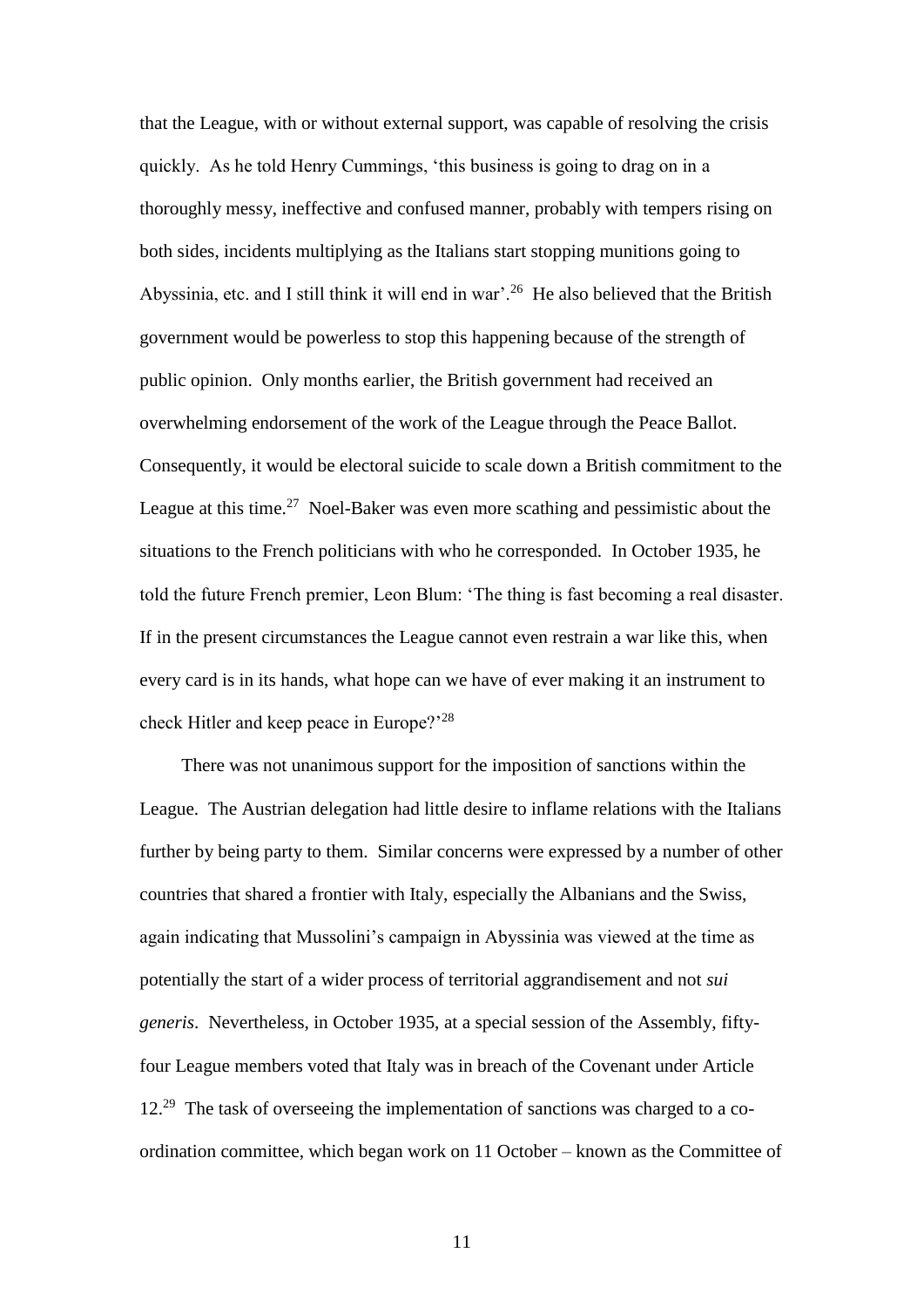Eighteen, chaired by the Portuguese diplomat, Vasconcellos.<sup>30</sup> Its work was divided into five sections: placing an embargo on exporting arms to Italy, withholding loans and credits, prohibiting the import of Italian goods, a ban on the export of parts for industrial plants, and to minimise the economic effects on the sanctionist states of the imposition of these sanctions. By 31 October 1935, fifty governments indicated their support for the first of these proposals, forty-nine to apply for the second, forty-eight the third and fourth, and thirty-eight the fifth, with the beginning of the implementation of sanctions scheduled for  $18$  November.<sup>31</sup>

The scrupulously democratic way in which League decisions were arrived at struck a profound chord with Noel-Baker. For him the League was a socialist entity and that only the Labour Party properly understood this.<sup>32</sup> Only the international Labour movement was completely committed to the principles of collective security and mutual assistance. Noel-Baker's correspondence with the French socialist, Leon Blum, during the Abyssinian crisis reveals that he believed in the creation of a joint Anglo-French socialist League policy. A formal agreement that would give concrete shape to the hitherto nebulous idea of the Entente Cordiale would be concluded. This would operate parallel to the Franco-Soviet pact to ensure that the damaging politics of self-interest that had been allowed to permeate the work of the League through the activities of the Conservative-dominated National Government in Britain, for example, would not have the chance to do so again. Such a strategy would – and this point particularly appealed to Blum – give France a central role in the creation and implementation of the new League policy.<sup>33</sup> However, the reason why Noel-Baker wished to give the French such a role was not out of respect for their contribution to League efforts to find a solution to the Abyssinian crisis. It was, in fact, just the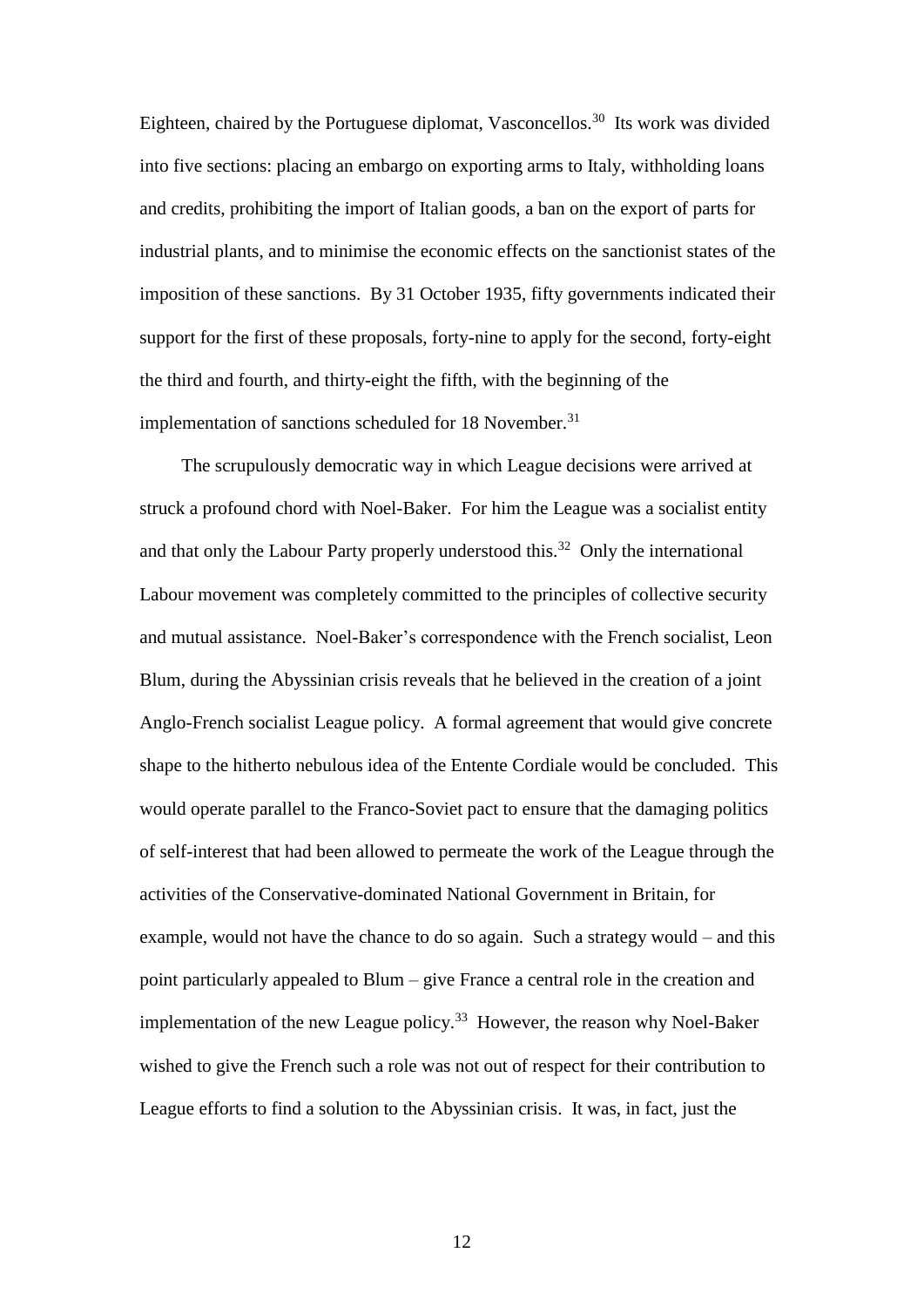opposite. In a letter to *The Times* two months before the Abyssinians capitulated, he had written that:

the half-hearted action of France about the Italian-Abyssinian war has gravely chilled our friendship. We do not like the way the French treat the League as a sort of particular umbrella, valuable for keeping France out of the wet, but when not so needed to be rolled up and used only for gesticulation. Had she thrown her whole heart into maintaining that authority of the League against Italy, the League would have succeeded…But France has been half-hearted, lukewarm, laggard, dilatory [and] ineffective in her support of the League against Italy. $34$ 

If that situation were allowed to continue, the results for Britain and for European diplomacy were likely to be catastrophic. By ensuring that the countries with which France had the closest alliances had robust and proactive League policies, that would give the French little choice but to have the same. As Noel-Baker told Blum: 'The fundamental foundation upon which alone any League of Nations can be made to work is…the cooperation of the democracies of France and Great Britain.'<sup>35</sup>

Another feature of the League's response to the Abyssinian crisis was that it revealed its processes were too slow to respond to the pace of events. The ability of the League to undermine its own effectiveness through excessively ponderous deliberations was not lost on journalists of the time. As the pro-fascist, anti-League *Saturday Review* noted in June 1935, whatever 'the rights and wrongs of the Italian-Abyssinian quarrel, we ought to give thanks to Signor Mussolini for showing everybody the unreality of the Geneva Institution and what a myth this collective security inherently is'.<sup>36</sup> The speed at which the League worked was not just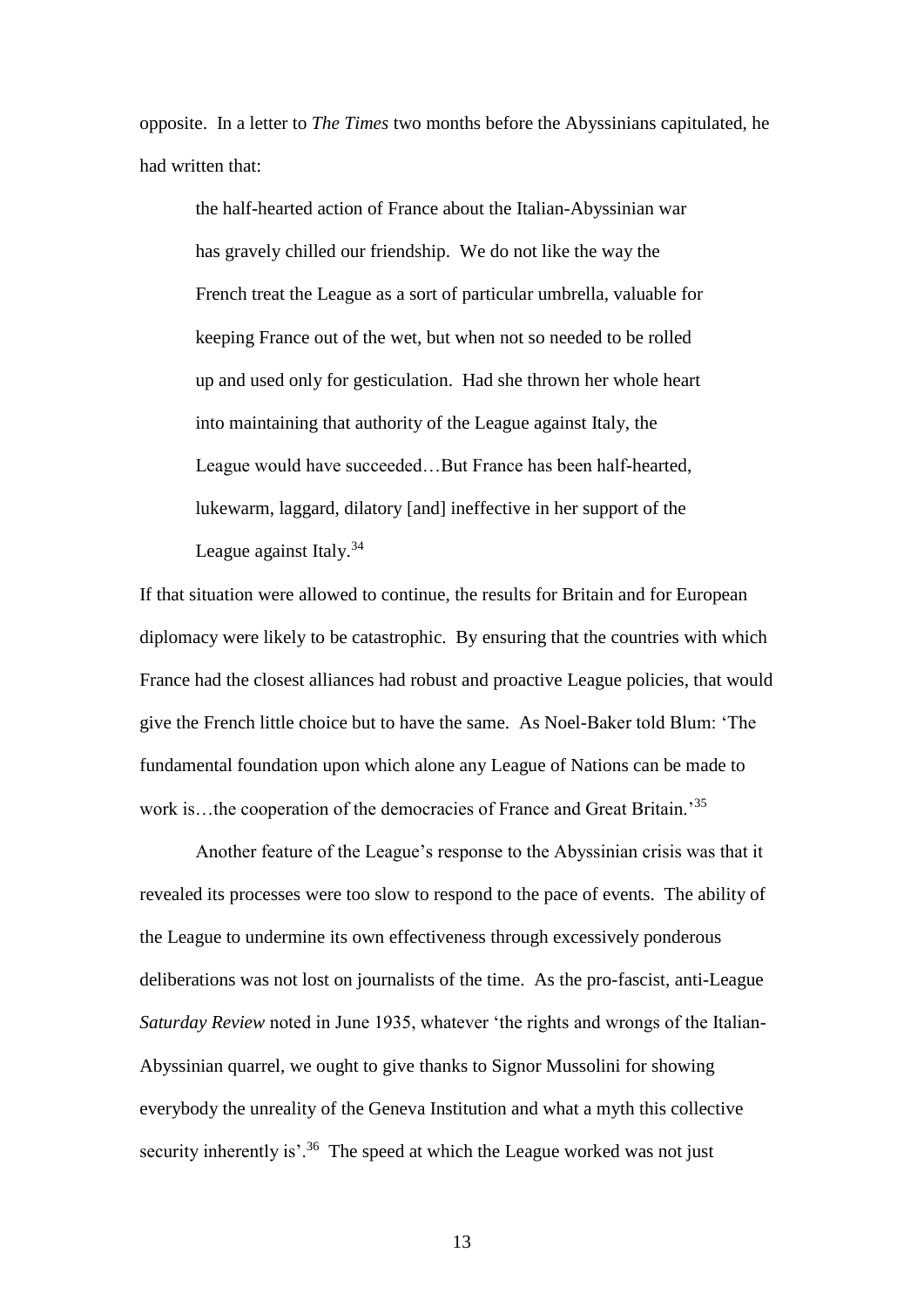problematic because of the delay of decisions that resulted with all of the implications that had for the conduct of international diplomacy. It exposed a fundamental flaw in the way in which the League had been established to conduct its business. Open and free debates in the Assembly with committees pouring over the finer practical and ethical details were all very well in theory. But they took no account of the momentum of international crises and of the fact that non-League members had little reason to respect the time it took for the League's grinding bureaucracy to come in to operation and for it to act upon its findings. An example of this is the debate about the imposition of oil sanctions against Italy, first proposed by the Canadian delegation to the Committee of Eighteen in November  $1935$ <sup>37</sup> The French and British governments were sceptical about taking such a step, fearing that that combined with a growing British naval presence in the eastern Mediterranean might be construed by Mussolini as an act of war. Hoare's focus thus shifted away from the League to securing a promise of French support in the event of an Italians attack on the British fleet. On 18 December 1935, the Committee of Eighteen took upon the question, intending to reach a definite decision about oil in the light of an experts report on how the existing sanctions without reaching any conclusion about oil, proposing instead the creation of a second committee to examine that question.<sup>38</sup> However, this subcommittee, charged with examining the extent to which an embargo on oil might affect Italy's ability to cover its oil requirements, did not present its final report until 12 February 1936.

The public watchword of the British, French and Soviet members of the League during the early months of the crisis was the importance of maintaining the principle of collective security that formed the bedrock of the Covenant. To maintain the League as it had been envisaged by its creators implied a willingness to act selflessly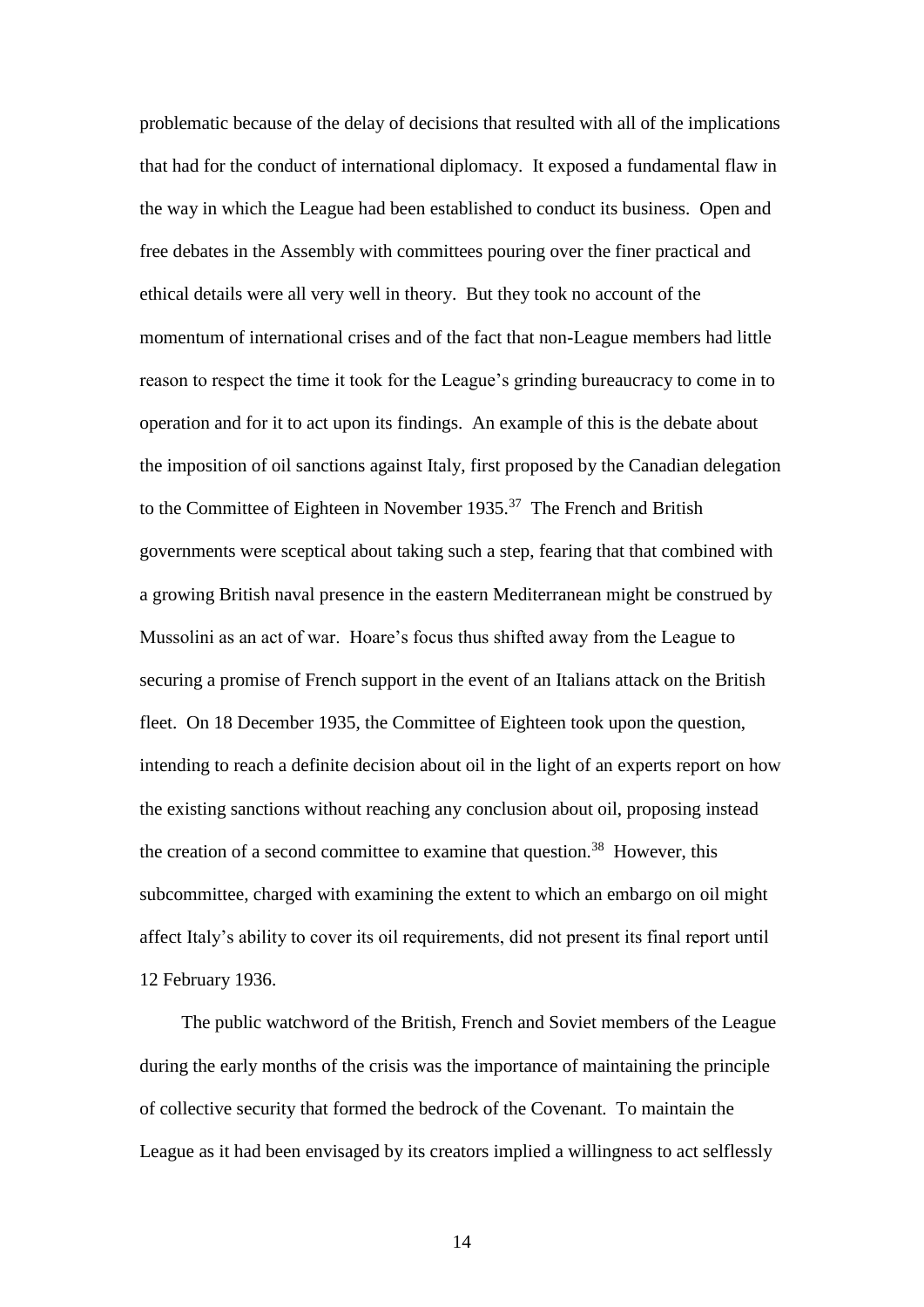if necessary and to come to the aid of a fellow member in their hour of need. Noel-Baker was not convinced that such altruism existed, especially among the British and French delegations, nor was he convinced that the entire foundation of the attitude of those countries towards Italy was morally just. When reports began to circulate about Hoare's negotiations with Laval about a compromise deal between the Italians and the Abyssinians, Noel-Baker told Kingsley Martin of the *New Statesman*,

> There should be a strong protest at the procedure of the two great Powers bargaining with the aggressor as to how much of the territory of the victim of aggression they think he ought to have as the price of peace...[Italy and Abyssinia] are not just Parties to a dispute in which we are mediating; one is a victim of aggression we are sworn to protect and the other is the aggressor whom we are pledged to stop.<sup>39</sup>

Indeed the discussions in Paris of a peace plan in December 1935 were to provide the context to a lengthy statement by Noel-Baker about the legality and morality of the Abyssinian crisis. What is clear from his analysis is that the Committee of Eighteen did not have a clear mandate for its work and that much of its deliberations were taken up with discussions about priority and procedure rather than with the substance of the crisis.<sup>40</sup> He was anxious to point out that the negotiations between Hoare and Laval to conclude a deal with Mussolini over the partition of Abyssinia were taking place without the approval of the League, despite British and French attempts to argue to the contrary. 'The Anglo-French manoeuvre at the Coordination Committee was a most discreditable piece of sharp practice, intended to deceive public opinion into believing that the League had somehow approved of the Anglo-French haggling with the aggressor which was always as wrong in principle as it has proved disastrous in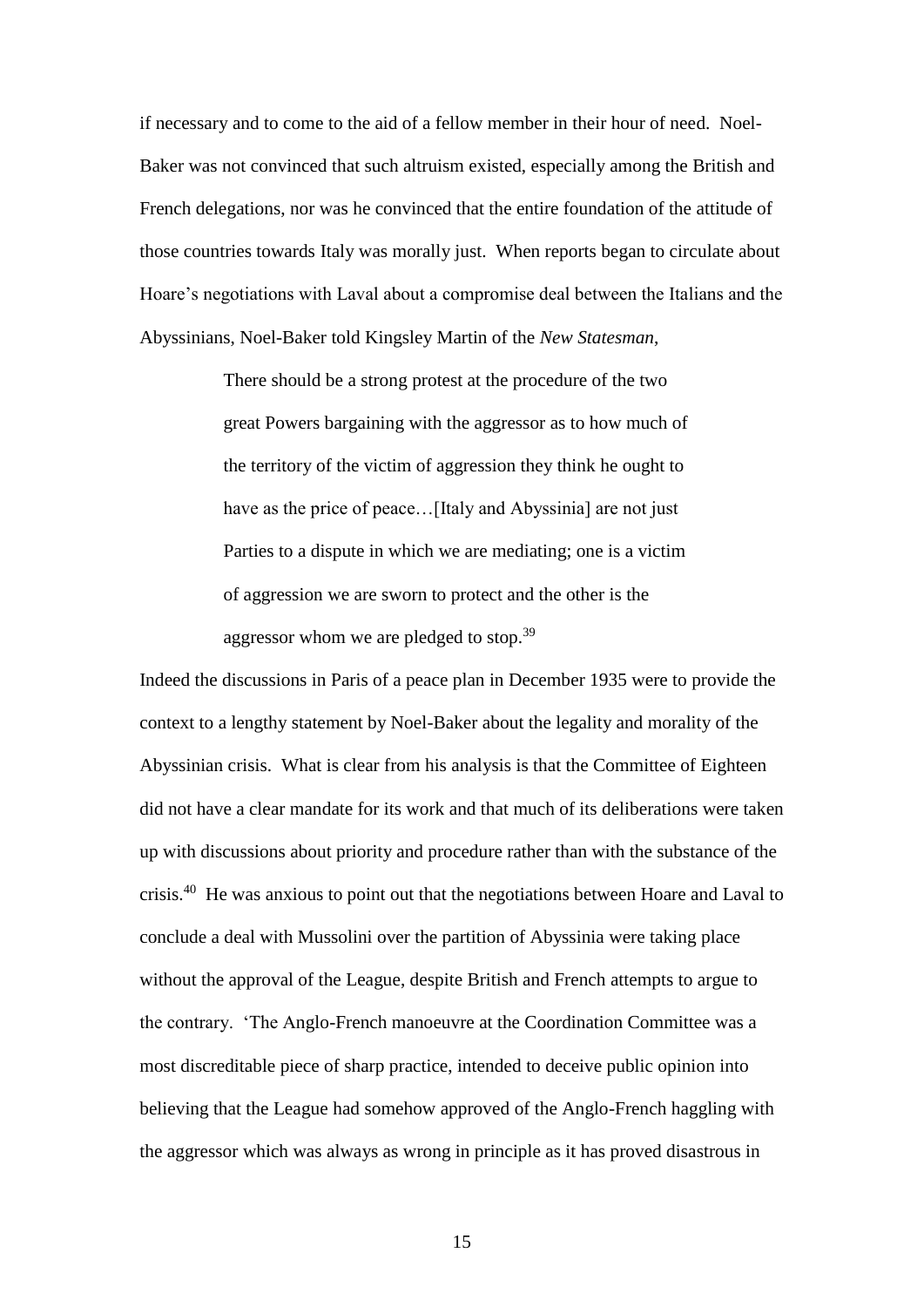practice.<sup>'41</sup> The British and French were engaged in 'an Imperialist, annexationist peace' that was 'a flagrant violation of Article 10 of the Covenant and which would establish the principle that treaties may be broken and war may be used as an instrument of national policy within the framework of the Covenant'.<sup>42</sup> The situation was made worse because of assurances from Hoare that the British government was committed to resolving the crisis through the offices of the League. Noel-Baker's statements on these issues, especially the idea that the war in Abyssinia was 'Musso's imperialist escapade' was also partly prompted by the publication in November 1935 of *Inquest on Peace* by 'Viglilantes', the *nom de plume* of the League official, Konni Zilliacus.<sup>43</sup> The proposal contained in this book for a 'discreet Anglo-French-Italian deal behind the scenes which would then be put over on the Abyssinians and subsequently presented at Geneva as a triumph for peace and conciliation' was regarded by Noel-Baker as concrete evidence that the League needed to take stock of the principles on which it had be founded.<sup>44</sup>

That his part in the Hoare-Laval pact effectively ruined the British Foreign Secretary's career has been widely documented.<sup>45</sup> However, sight is often lost of the fact that his position was not without support, especially within the League. Paul van Zeeland, the Belgian Prime Minister, had told the Co-ordination Committee on 18 November that the efforts made by Hoare and by Laval to reach a diplomatic settlement should be given full time to take shape and that other measures that could have a negative effect on League relations with Mussolini should be shelved, at least on a semi-permanent basis. Van Zeeland was also a pragmatist. Like Hoare, he believed that the use of economic sanctions was likely to be too little too late to constrain the Duce and could have a detrimental effect on the economies of member states that agreed to be part to such a step. Importantly too, this point of view met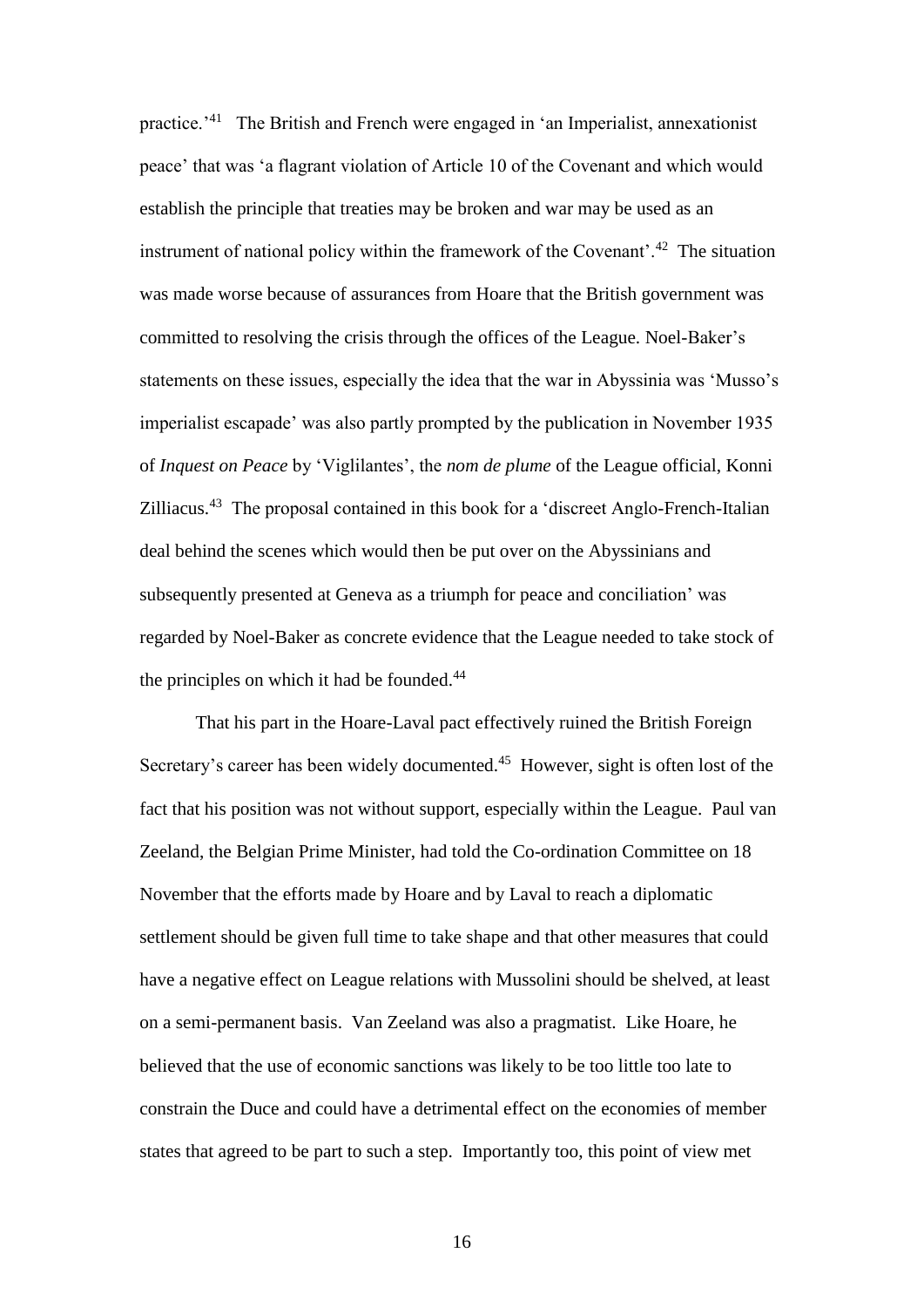with the agreement of the Committee's chairman, Vasconcellos, but became overshadowed by the political fallout in London and in Paris of the pact. Noel-Baker took a different view of Hoare's actions. He believed that the Foreign Secretary had agreed to the terms of the pact because he was too impatient to see if sanctions would work.<sup>46</sup>

Anglo-French actions had taken on a perverse, almost tragic character. The willingness to 'give in to Mussolini' was 'because the reactionary British and French Governments are more afraid of the results in Europe and Africa of defeating Mussolini and vindicating the Covenant than they are of the consequences of helping him to defeat the League'.<sup>47</sup> A special meeting of the League Council should be convened to save the British and French from their own cowardice and to recommend an increase rather than a decrease of pressure on the Italian dictator. The legal principals of the situation should be reaffirmed. The Italian invasion of Abyssinia was contrary to Article 10 of the Covenant and Article 2 of the Kellogg-Briand Pact. These were facts that had not changed, so it was difficult to understand why the British and French were apparently willing to ignore these facts. In particular, the League should press ahead with approving the adoption of oil sanctions.<sup>48</sup> Hoare's willingness to broker a deal with Laval over the future of Abyssinia provided further evidence that 'No amount of painful experience seems to correct their incorrigible belief that it is 'realistic' to disregard our treaty obligations'.<sup>49</sup> As a result, Hoare had 'thrust' Britain 'back into the mud of dishonour and humiliation'.<sup>50</sup> As things stood, not only was the League defunct and humiliated, but international diplomacy had taken a 'long step back toward the pre-war Concert of the Great Powers, and to the politics of the balance of power, alliances, and an arms race.<sup>51</sup> If the British and French allowed the League Covenant to wither on the vine, the people of both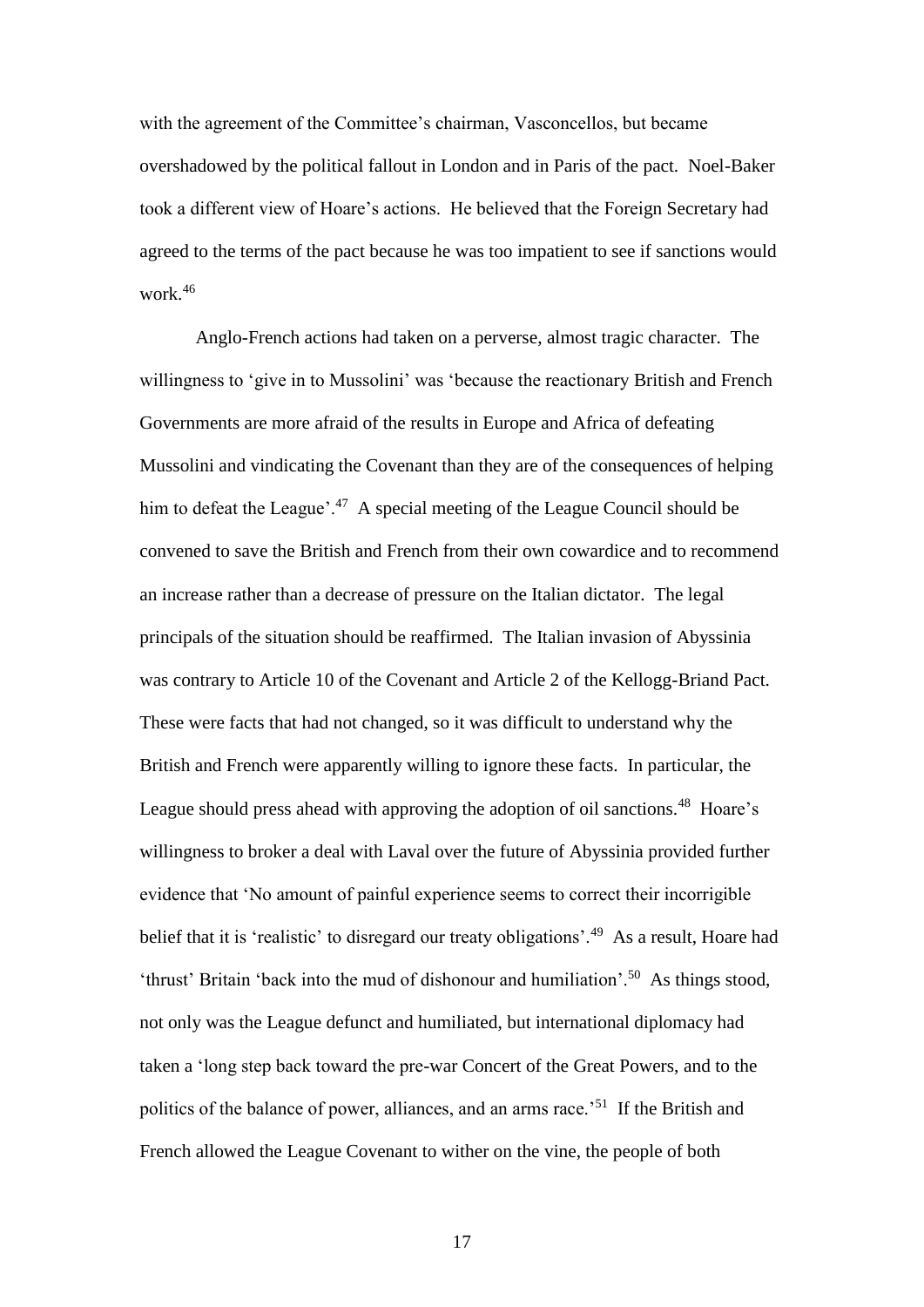countries would be resigning themselves '17 years after the world war to end war, to becoming cannon fodder once more, to being mere sheep led to the shambles by blind shepherds'.<sup>52</sup>

The consequences to Hoare, to the British government and to Anglo-French relations of the Hoare-Laval Pact are discussed in more detail elsewhere in this volume. Hoare's replacement at the Foreign Office, Antony Eden, was much clearer and more passionate about his support for the League.<sup>53</sup> This point was not lost on Noel-Baker. Under Eden, British League policy was now 'pulling its socks up', although this was likely to have a mixed effect on British public opinion.<sup>54</sup> On the one hand, the British people were being encouraged to support the work of the League, while at the same time asked to sanction a massive programme of rearmament. The political and diplomatic fallout from such a paradox could be avoided if the British government concluded an arbitration and mutual assistance treaty with all the European Members of the League whereby the aggressor would be designated by the Council (without votes of the Parties).<sup>55</sup> In the context of the present crisis, this would come into force only against Italy, who would also fall foul of Articles 10 and 16 of the Covenant. In that context, Britain and France should use their League deliberations to consider the adoption of military sanctions and collective defence rather than the wasted opportunity of oil sanctions.<sup>56</sup> But he was not optimistic that such a strategy would become a reality.

And on this point, Noel-Baker was correct. Under Eden's stewardship, and working in conjunction with Laval's successor at the Quai d'Orsay, Pierre Étienne Flandin, Anglo-French League policy towards the crisis became less linear. It became less dependent on statements of outrage and utterances about the imposition of sanctions, and became more multi-dimensional. Eden's approach was to add teeth to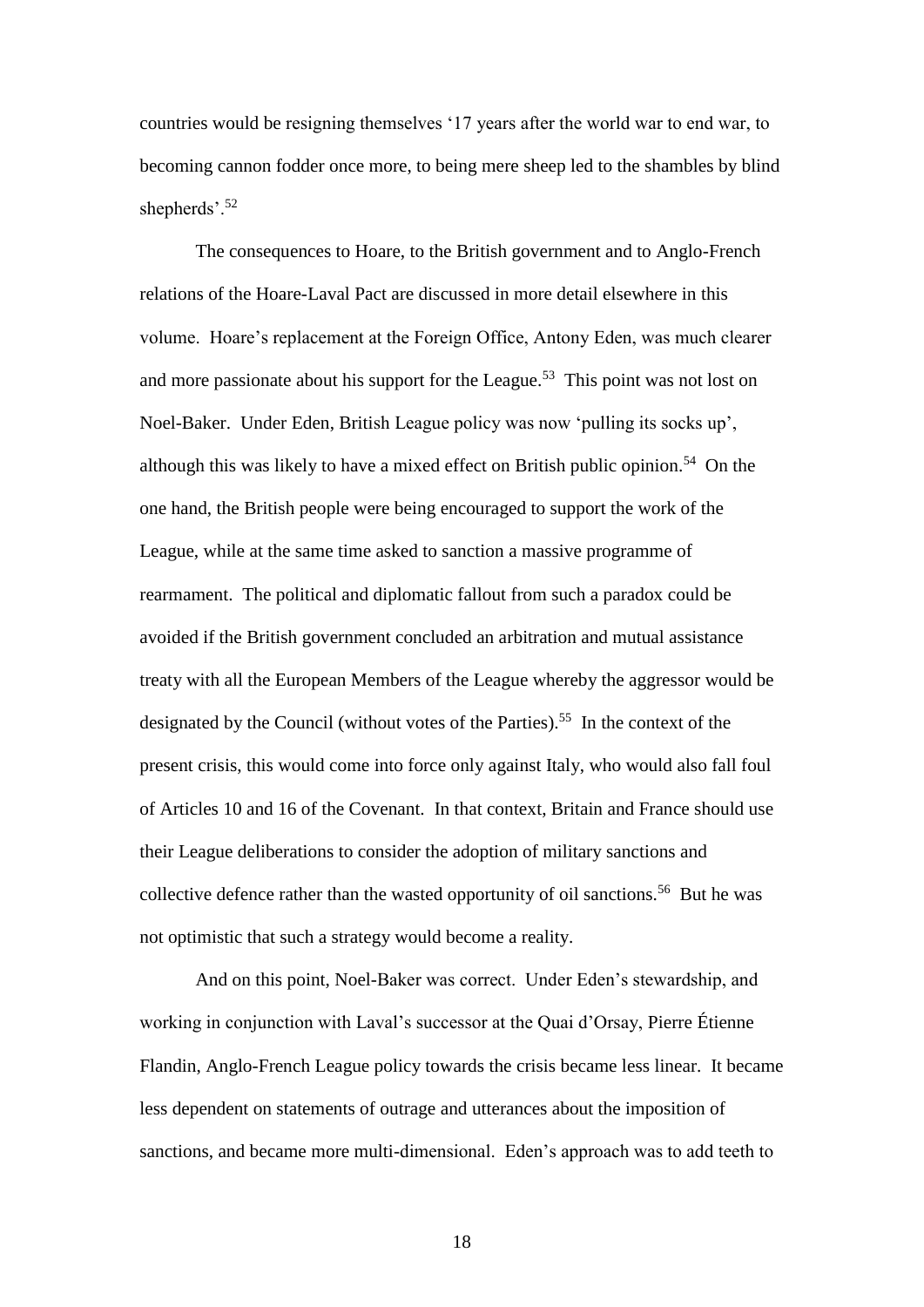the existing League strategy and to press strongly for the imposition of oil sanctions. For that he received Cabinet support on 26 February 1936.<sup>57</sup> Flandin, in contrast, adopted a much less hawkish approach, requesting that Eden hold fire until the next meeting of the Committee of Eighteen on 2 March, thus giving time for a further plea to be made to Mussolini to order a ceasefire.<sup>58</sup> If no undertaking was received by the time the Committee of Eighteen met, then the French government would agree to the adoption of oil sanctions.<sup>59</sup>

Noel-Baker was sceptical that Mussolini would take advantage of Flandin's offer and believed that the British government should take a lead in imposing oil sanctions not least in recognition of the already strong British military presence in the eastern Mediterranean.<sup>60</sup> A weak political response in London or Geneva would undermine the credibility of any threat or deployment of British military action that may be necessary. But it also fell to Britain to convince the French and other key European powers that the League as a means of arbitrating international disputes was worth defending. As he told Viscount Cecil of Chelwood: 'It therefore plainly rests in the hands of the British Govt. to decide what the future will be: whether we shall go towards peace through the League, or towards destruction through the old diplomacy.'<sup>61</sup> Ultimately, the reforms of the League may be necessary to enable a tougher and more sustained response to be made to the foreign policy aspirations of the fascist dictators, but the present time was not the time to propose them. In a letter to Viscount Cecil's brother, Hugh, at the end of 1935, Noel-Baker had outlined how he believed the League should face the crisis in Abyssinia. The first mistake, he argued, was to negotiate with an aggressor, and he cited as a precedent Austen Chamberlain's unwillingness in 1925 to listen to Greek claims to Bulgarian territory until Greek forces had retreated from Bulgarian soil.<sup>62</sup> That strategy had worked;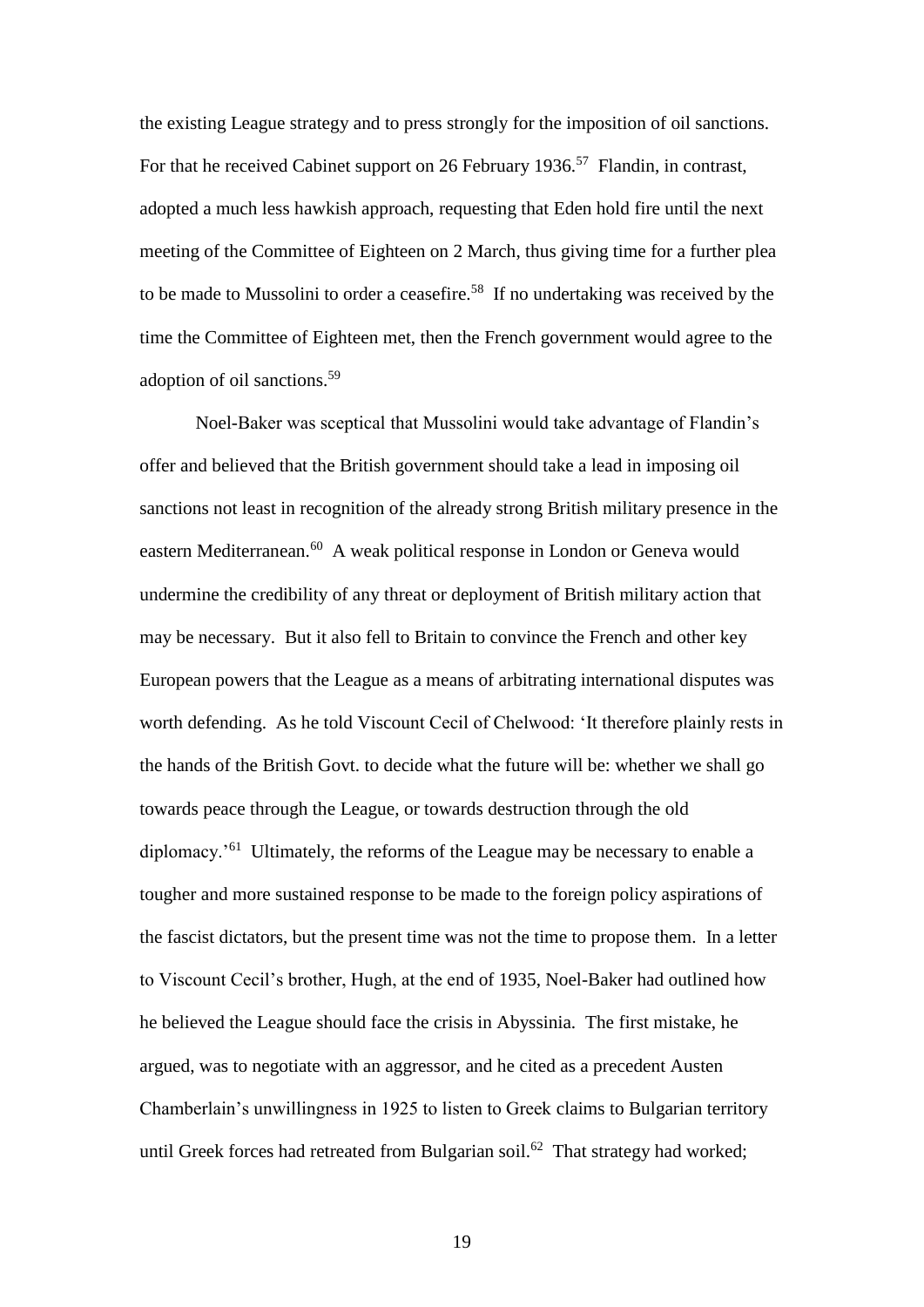there was little reason to believe that a similar approach would not work with Mussolini.<sup>63</sup> What is more, it was important for the British government to take decisive action through the League against the Italian dictator because if no such action was taken, it could lead to a resurgence of anti Anglo-French African nationalism that could affect the general strategic interests of those countries in the region.<sup>64</sup>

However, British and French plans became overtaken by events as the Abyssinian Emperor, Haile Selassie, agreed to open peace negotiations with the Italians on 5 March. But of almost greater significance was Hitler's decision to begin the remilitarisation of the Rhineland two days later, thus deflecting Anglo-French attention away from Mussolini's activities in Abyssinia. With two of the Locarno powers now in breach of the 1925 pact at the same time, both Flandin and Eden became increasingly preoccupied with devising a united Anglo-French stand over the unfolding crisis in the Rhineland.<sup>65</sup> Evidence of this was Eden's wavering support for the use of sanctions in the early summer of 1936. Just four months after he had received hard-won agreement from the Cabinet to offer British for the imposition of sanctions, Eden was urging the same body to agree to their abandonment. On 4 July, forty-four delegates from the sanctionist states approved the termination of the programme. Forty-eight hours later, the Co-ordination Committee met and decided that sanctions should be ended on 15 July. This was, for Noel-Baker, an act of British betrayal of the League.<sup>66</sup> The British press viewed the League's decision somewhat differently. *The Morning Post* and *The Daily Mail* believed that any attempt by the League to influence the outcome of the Abyssinian crisis was contrary to the 'facts of international life' where 'the survival of the fittest in the jungle' was inevitable and that 'any idea of supranational law' was 'unrealistic and wrong headed'.<sup>67</sup> A leader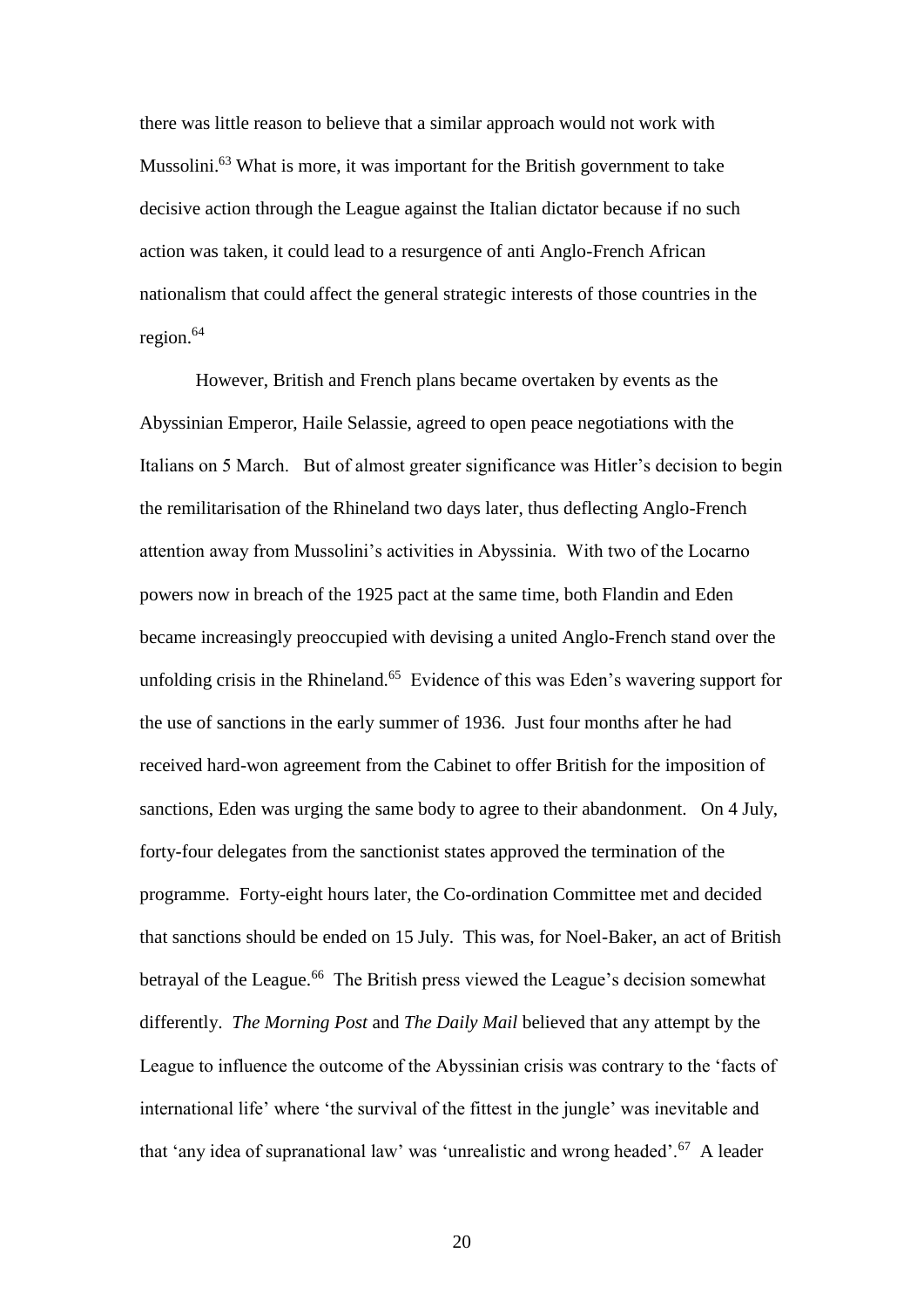on 4 July decried the decision to impose sanctions as an attempt by the League to provoke war, rather than to limit it. It was well known that the deployment of economic sanctions either caused wars to break out or made them spread.<sup>68</sup>

Northedge has claimed that this shift came about because Flandin and Eden believed that in the final analysis, despite all their vehement statements condemning Mussolini's invasion of Abyssinia, that Italy was not as important a power to British and French interests as Germany. That was not entirely true. In January 1935, Laval had been sufficiently worried by Mussolini's increasing bellicosity to persuade the Italian dictator to withdraw his troops from their bases close to Italy's frontier with France. But be that as it may, a mutual distrust of Germany had provided the lifeblood of the Entente Cordiale since its creation in 1904. Indeed, during his speech to the League Assembly on 11 September 1935, Hoare had noted that Laval 'had the whole time been thinking of the German danger'. The much closer geographical proximity of the Rhineland crisis to Britain and France did give it a strategic immediacy that the events in Abyssinia had by this time ceased to have. Despite the presence of the Royal Navy in the eastern Mediterranean, by the spring of 1936 it was clear that for the foreseeable future at least, Mussolini's aspirations in north Africa would not directly challenge the Suez Canal or the territorial integrity of British and French mandates and colonial possessions in the region.

When the Abyssinian surrender in July 1936 came, for Noel-Baker, final evidence that the policy of collective security so fundamental to the League and the right wing nationalist ideologies of the Italian, Japanese and German dictatorships were intrinsically and irreconcilably opposing forces in international diplomacy. As he told Clement Attlee, 'These regimes are incurably, inherently and permanently hostile to everything for which the collective system stands.<sup>'69</sup> This schism had come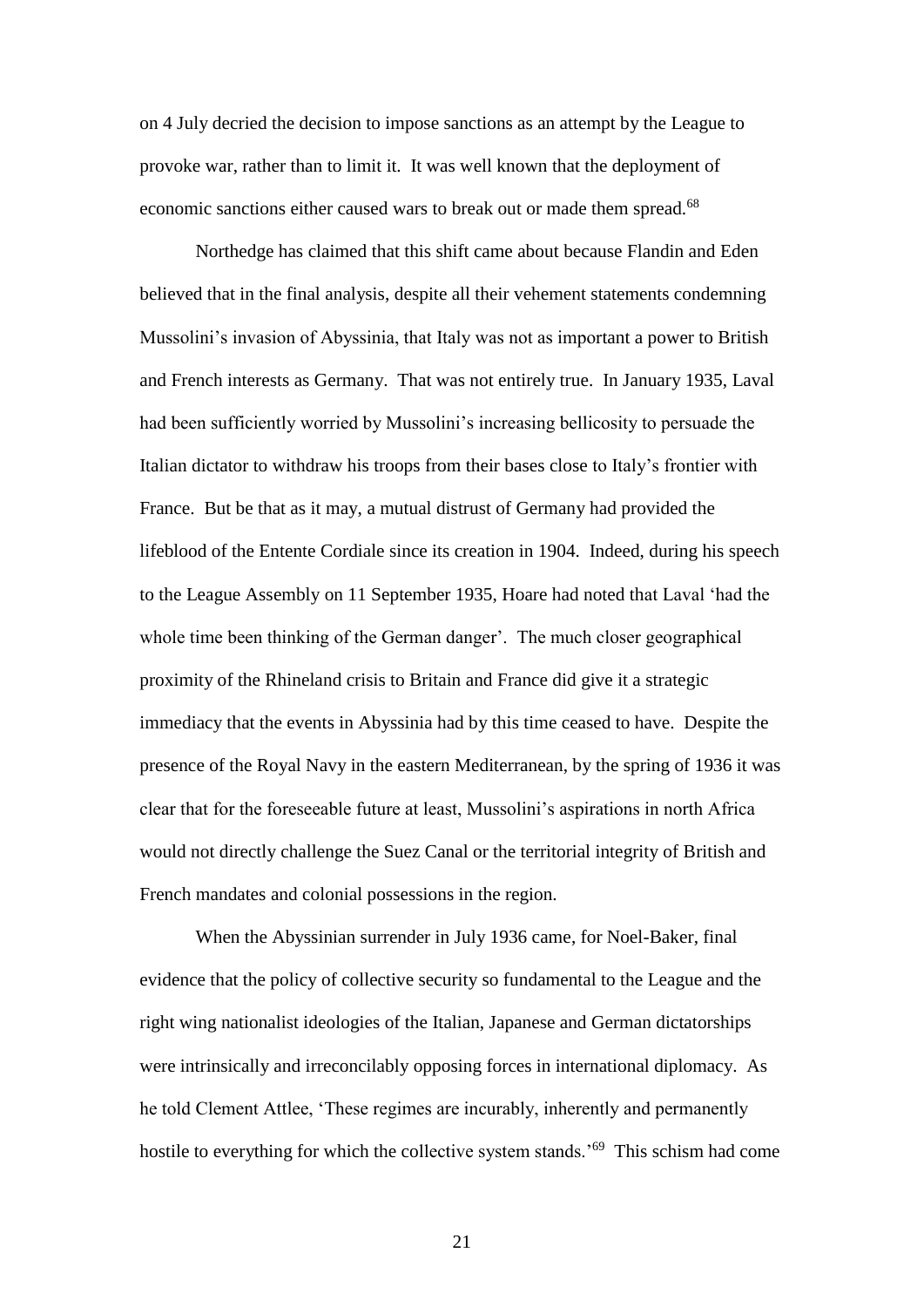about, he was clear, because of Anglo-French indecisiveness. This vacillation had been caused by a weak National Government foreign policy instigated primarily by the Conservative members of the coalition. He urged Attlee to secure an undertaking from the Labour Party's National Executive that it would not recognise any peace agreement resulting from the end of the conflict in Abyssinia that condoned Italian aggression towards that country.<sup>70</sup> An alternative foreign policy strategy should be waiting ready to be implemented as soon as the British people became tired of Eden and Baldwin and replaced them with a Foreign Secretary and Premier drawn from the ranks of the Labour Party. Furthermore, that the League should be at the heart of its implementation, along with an attempt to breath fresh life in to the Entente Cordiale. The only caveat was that Ramsay MacDonald was not to be permitted a leading role on the grounds that his mental faculties were now unsound and because his policies on disarmament during the first half of the decade had hindered rather than promoted Anglo-French cooperation over the League.<sup>71</sup> While military operations may have reached a denouement in Abyssinia, Noel-Baker's Labour-led British foreign policy would be rooted in continuing to oppose the Italian occupation through the use of sanctions. While he recognised that their applications had proved to be one of the main stumbling blocks for the maintenance of collective security, he believed that the League had few other options. Thus he would also be able to demonstrate to the League's present Conservative detractors, especially Winston Churchill and Neville Chamberlain, that it was not now defunct.<sup>72</sup>

Working on his long-held premise that it was British rather than French foreign policy that gave direction to the Entente Cordiale, Noel-Baker believed that the most effective way of garnering French support for such a plan of action was not through direct British pressure on France.<sup>73</sup> Instead, as he suggested to Pierre Cot, the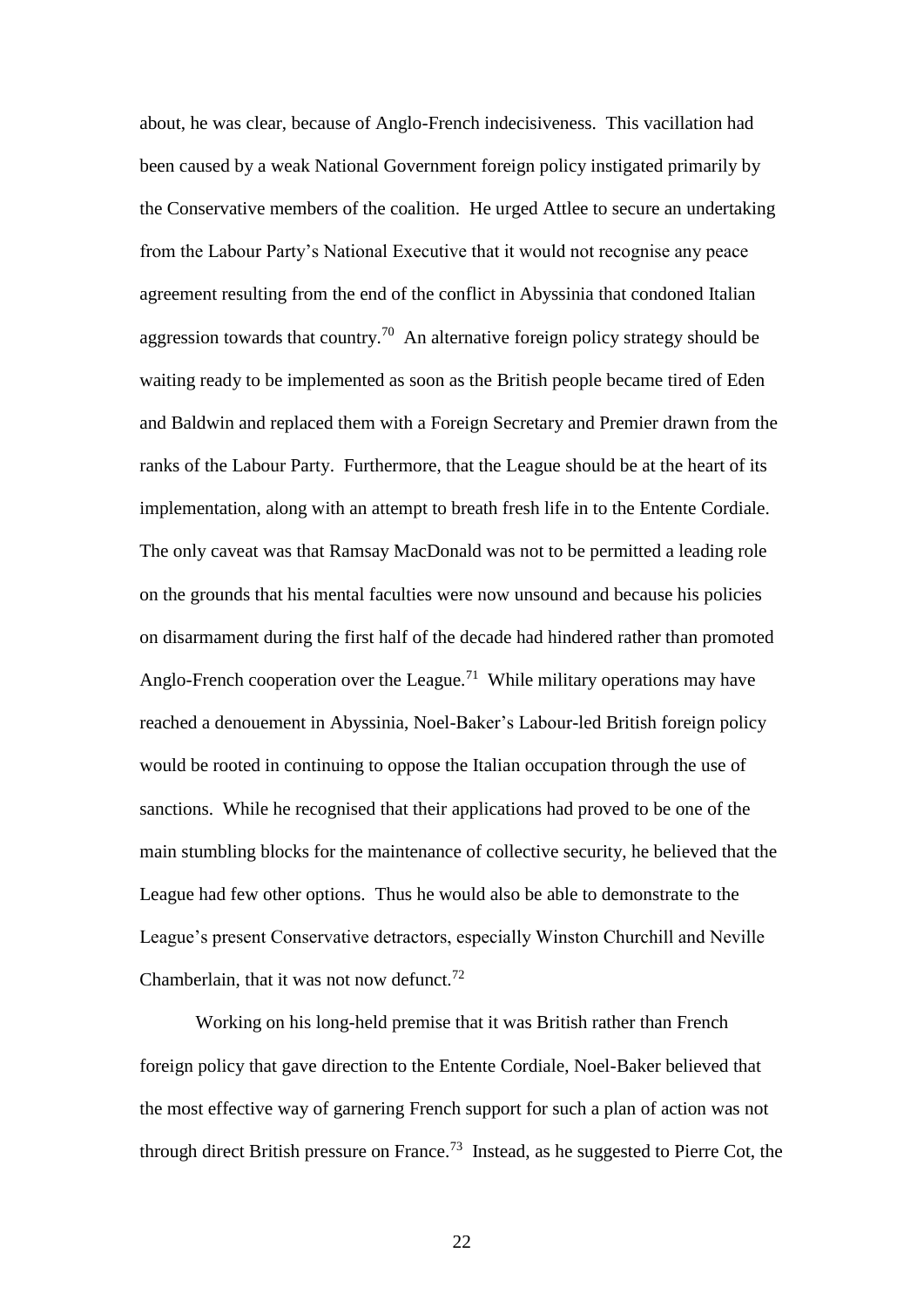support of the France's League allies among the Little Entente powers should be secured, which in turn could be used as leverage to persuade the Quai d'Orsay not to abandon the League as a diplomatic tool. In other words, the French would not be compelled to follow the British lead in coping with the aftermath of the Abyssinian peace settlement alone.<sup>74</sup> Noel-Baker was also aware that during 1935, the Quai d'Orsay had already looked eastwards in search of diplomatic allies. The resulting Franco-Soviet pact provided a potentially useful ideological weapon should there be further confrontation with the fascist dictators. But he also regarded Soviet willingness to form an alliance with one of the most important countries in the League as evidence that Stalin had not lost faith in that organisation.<sup>75</sup> Furthermore, Noel-Baker had reason to believe that that beleaguered democratic government in Spain would be in favour of continuing to impose sanctions against Italy, thereby reducing the chance of the growing nationalist movement in Spain securing support from the Duce.<sup>76</sup> If the campaign for the maintenance of sanctions received sufficient international support, the British government might be willing to give practical support in the forms of ammunition and money to the Abyssinians, eventually giving them the wherewithal to drive out the Italian invaders. Noel-Baker reflected: 'If…Sanctions were kept on, and the League were finally to triumph in Abyssinia, the effect would be profound.'<sup>77</sup>

While the overwhelming consensus of opinion among international historians is that the League was a failure and that the Abyssinian crisis represented one of the final chapters in its history of slow, often indecisive and inadequate responses to the diplomatic crises of the interwar period, Noel-Baker's response to the events in north Africa between 1935-36 illustrates that that description is too two-dimensional. As already indicated, Noel-Baker was not the only supporter of the League who believed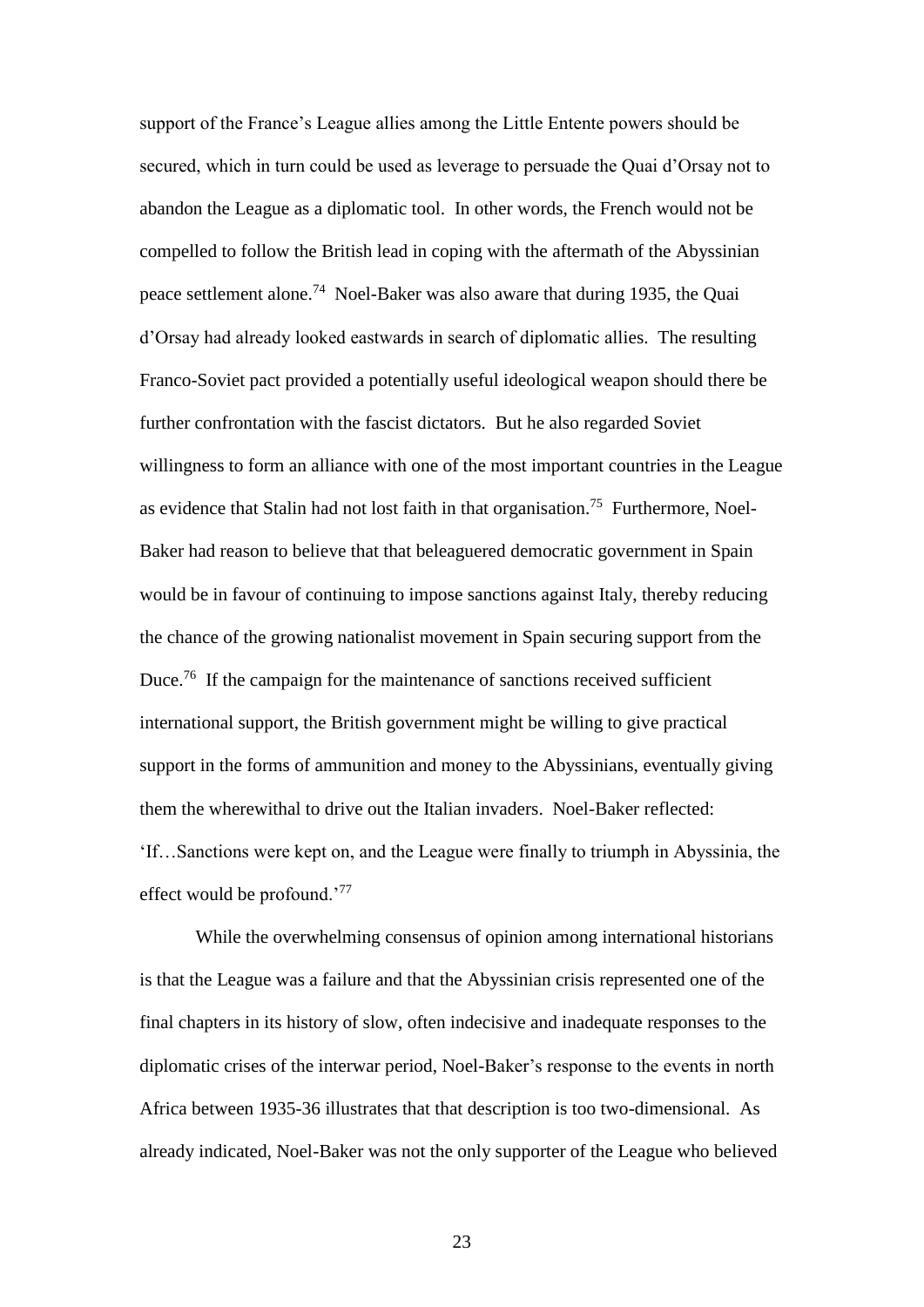that the way forward was for the League to reinvent itself rather than simply to surrender its remit altogether. It could be argued that it took the Second World War – both its outbreak and the thorny issue of making peace after  $it - to bring about this$ realisation. But that was simply not the case. So why then was the message of League grandees such as Noel-Baker, Viscount Cecil of Chelwood and Gilbert Murray not heeded earlier, and if it had been, would the events set in motion by Hitler's decision to invade Poland in September 1939 have been prevented or postponed? At the time of the crisis in Abyssinia, all three men had few real opportunities to influence government policy. Cecil, as President of the League of Nations Union, was the most prominent, but despite his enthusiastic promotion of the Peace Ballot, by 1935 he was in his seventies and anxious to make way for a younger man. Murray had returned to academia and was also a septuagenarian at the start of the Abyssinian crisis, while Noel-Baker's Labour Party formed only a minority part of the National Government. But these facts do not reveal the whole picture. By 1936, the British and French governments had not so much lost interest or faith in the League but had come to realise that it alone was unlikely to contain the territorial ambitions of the fascist dictators. Consequently, after that date, greater emphasis was placed on developing other means of deterring or preventing war – not to replace the League – but to operate in conjunction with it. The policy of appeasement pursued by the Chamberlain government between 1937 and 1939 was largely consistent with the League's philosophy of collective security. The British and French policies of rearmament were at face value at odds with the League Covenant, but the reality was not the case. Anglo-French rearmament policies in the late 1930s were intended primarily to deter war, but if that tactic failed, would provide some means of preparedness if a conflict broke out. This strategy also indicated that the British and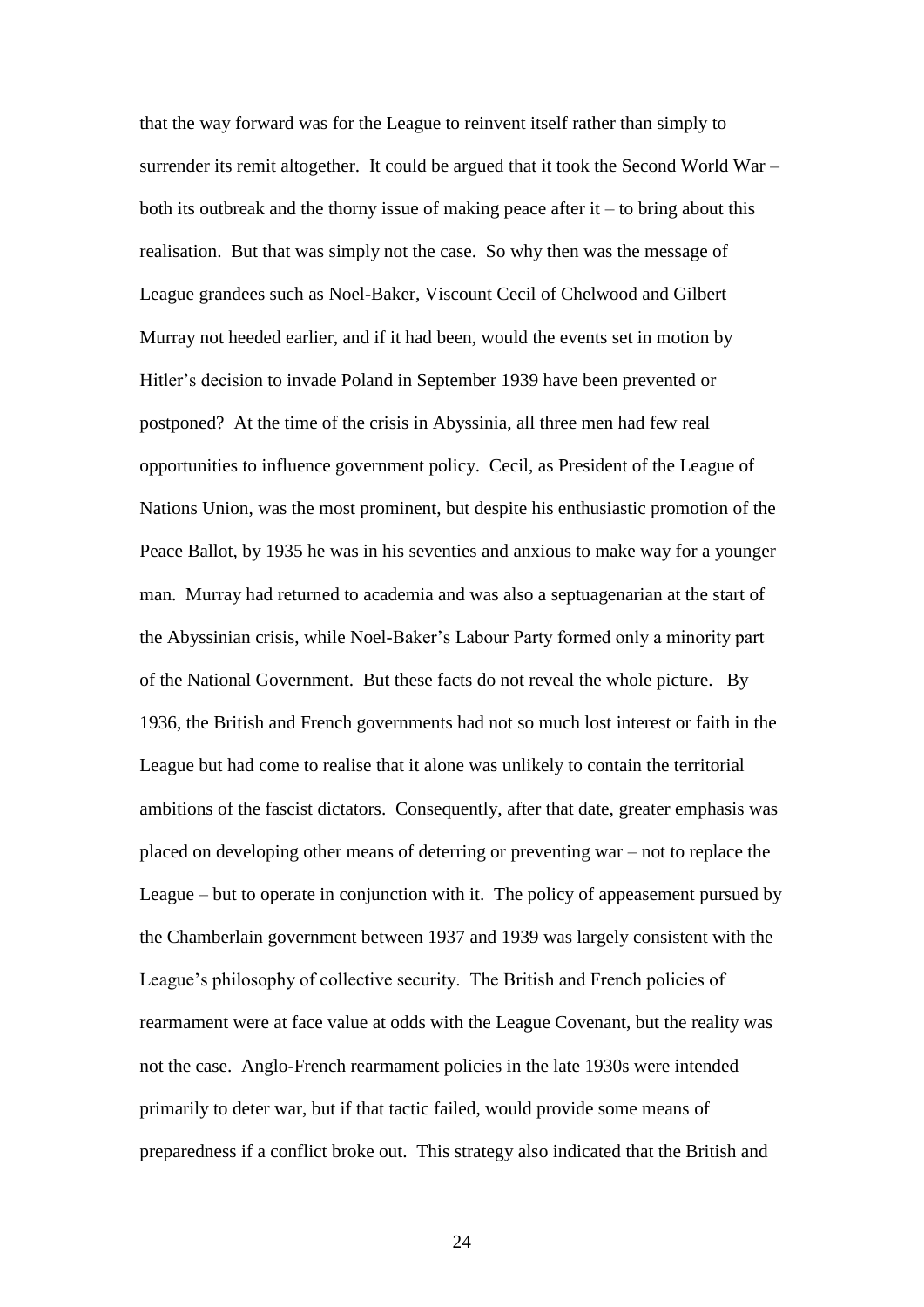French governments recognised the validity of the argument put forward by Noel-Baker and other supporters of the League about providing a stronger means of enforcing its decisions. Of course the League failed to prevent the outbreak of war in 1939, but this point needs to be viewed in the wider diplomatic context of a much more multi-stranded approach to containing Hitler and Mussolini. Ultimately, the best traditions of the League, backed up with its own means of enforcing its decisions with military force emerged after the Second World War as the United Nations. That organisation too has, of course, had a chequered history, but its reputation has been treated more kindly by scholars and commentators on international affairs than Chamberlain's policy of appeasement. This is in no small part due to the vision – not idealistic but pragmatic – of Noel-Baker, Cecil and Murray during and after the Abyssinian Crisis.

Notes.

 $\mathbf{1}$ <sup>1</sup> See Viscount Cecil of Chelwood, *All the Way* (London: Hodder and Stoughton, 1949) and his history of the League of Nations, *The Great Experiment* (London: Hodder and Stoughton, 1941).

<sup>2</sup> The only biography of Noel-Baker is D. J. Whittaker, *Fighter for peace: Philip Noel-Baker, 1889–1982* (York: Sessions, 1989). Other sources include: M. Jones, *A Radical Life: the Biography of Megan Lloyd George, 1902–1966* (London: Hutchinson, 1991); B. Pimlott (ed.), *The Political Diary of Hugh Dalton, 1918–1940* (London: Jonathan Cape, 1986) and H. Dalton, *The Fateful Years: Memoirs, 1931–1945* (London: Muller, 1957).

<sup>3</sup> P. Noel-Baker, *The Private Manufacture of Armaments* (London: Gollancz, 1936).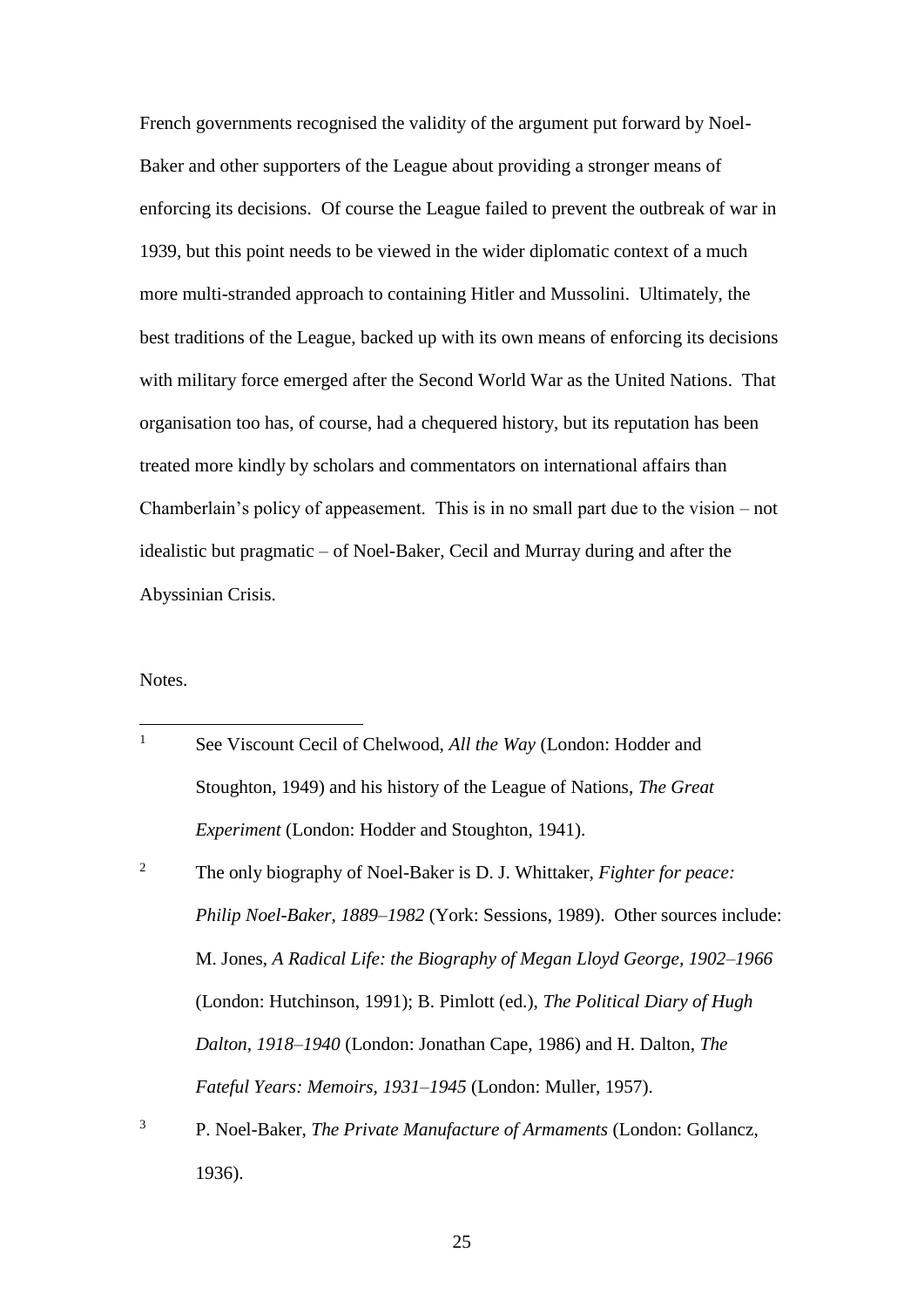- $\overline{4}$ This is the argument put forward in the best biography of Murray, D. Wilson, *Gilbert Murray OM* (Oxford: Clarendon, 1987).
- <sup>5</sup> Cf. J. Barros, *Betrayal from Within. Joseph Avenol, Secretary-General of the League of Nations, 1933-1940* (New Haven: Yale University Press, 1969), pp. 53-145.
- <sup>6</sup> Whittaker, *Fighter for Peace*. Whittaker only devotes five pages to Noel-Baker's views on the Abyssinian crisis, pp. 143-8.
- <sup>7</sup> F.P. Walters, *A History of the League of Nations*, 2 Vols. (Oxford: Oxford University Press, 1969).
- <sup>8</sup> F.S. Northedge, *A History of the League of Nations* (Leicester: University of Leicester Press, 1989).
- 9 Ibid., p. 146-7. Although the first attempt to draw parallels between the League's treatment of the Manchurian and Abyssinian crises was made in M.- P. Lee, 'The Geneva Treatment of the Manchurian and Abyssinian Crises', London School of Economics PhD, 1946.
- <sup>10</sup> Earl of Avon, *Facing the Dictators* (London: Cassell, 1962), pp. 192-3.
- <sup>11</sup> *Ibid*., p. 243.
- <sup>12</sup> *Ibid*., p. 247.
- <sup>13</sup> *Ibid*., p. 255.
- <sup>14</sup> *Rearmament and the Collective System*, undated memorandum, Churchill College Archive Centre, Noel-Baker Papers, NBKR 4/1. See also G. Bruce Strang, '"The Worst of all Worlds:" Oil Sanctions and Italy's Invasion of Abyssinia, 1935–1936', *Diplomacy and Statecraft*, Vol. 19, 2, 2008, pp. 210- 235.

<sup>15</sup> Undated Points for Debate on Peace Negotiations, undated memorandum, NBKR 4/1.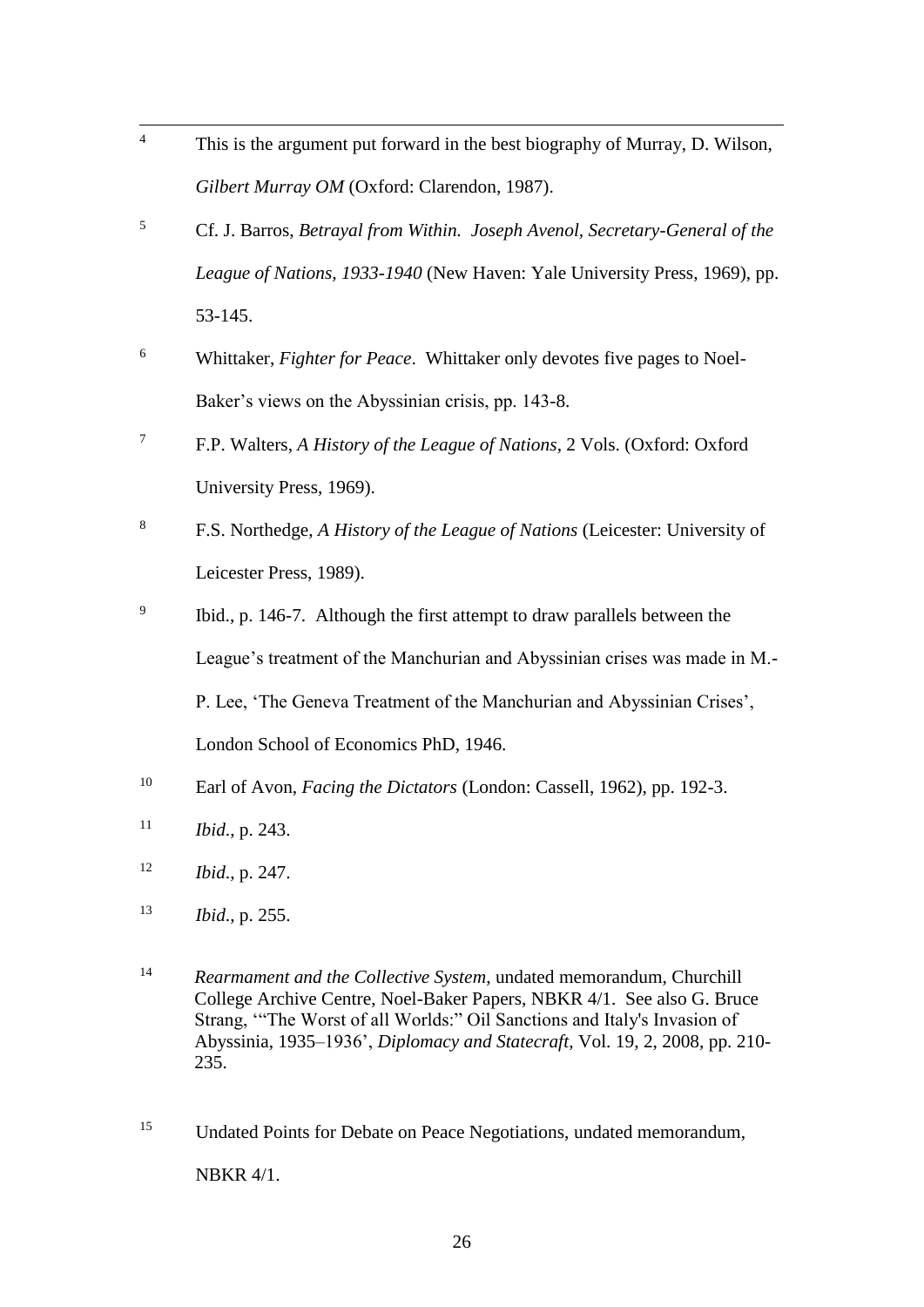- 16 <sup>16</sup> Eden, *Facing the Dictators*, pp. 266-7.
- <sup>17</sup> *Ibid*., pp. 260-1; c.f. J.A. Cross, *Sir Samuel Hoare: a Political Biography* (London: Jonathan Cape, 1977), pp. 216-7.
- <sup>18</sup> Sir S. Hoare's Speech to the League Assembly, September 11, 1935, Appendix IV, *Documents on British Foreign Policy*, Second Series, Vol. XIV, pp. 784-790.
- <sup>19</sup> Eden, *Facing the Dictators*, pp. 275-9.
- <sup>20</sup> *Ibid*., p. 265.
- <sup>21</sup> Noel-Baker to Bertrand, 4 October 1935, NBKR  $4/1$ .
- <sup>22</sup> American co-operation consisted primarily of the note sent by the Roosevelt administration the League Council on 26 October 1935 saying that it was willing to discourage American oil barons from trading with Mussolini. As the United States provided Italy with less than six per cent of its oil at this time, this was little more than a token gesture.
- <sup>23</sup> See, for example, Z. Steiner, *The Lights that Failed: European International History 1919-1933* (Oxford: Oxford University Press, 2005), pp. 380-382.
- <sup>24</sup> Noel-Baker to Bertrand, 4 October 1935, NBKR 4/1.
- <sup>25</sup> 'Note sent to Lord Cecil on October 23rd 1935', NBKR 4/1.
- <sup>26</sup> Noel-Baker to Cummings, 21 October 1935, NBKR 4/1.
- <sup>27</sup> *Ibid*.
- <sup>28</sup> Noel-Baker to Blum, 7 October 1935, NBKR 4/1.
- <sup>29</sup> Eden, *Facing the Dictators*, pp. 278-9.
- <sup>30</sup> *Ibid*., p. 292.
- <sup>31</sup> *Ibid*., pp. 284-5.
- <sup>32</sup> Noel-Baker to Pierre Cot, 23 June 1936, NBKR 4/1.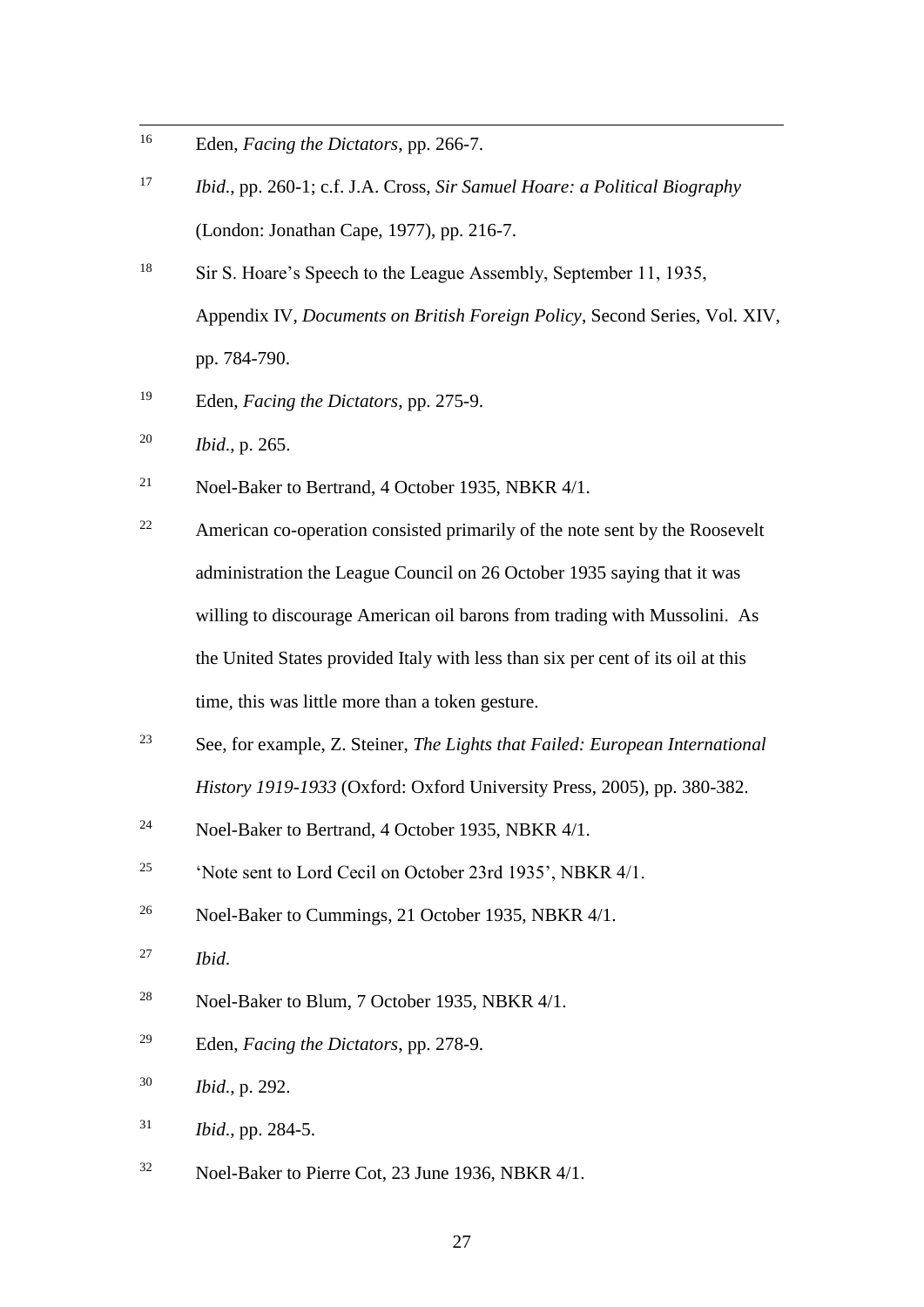| 33 | See for example, Record of a conversation with Blum, 9 May 1936, NBKR     |
|----|---------------------------------------------------------------------------|
|    | 4/1.                                                                      |
| 34 | Letter to The Times, 16 April 1936, NBKR 4/1.                             |
| 35 | Noel-Baker to Blum, 18 April 1936, NBKR 4/1.                              |
| 36 | Quoted in D. Waley, British Public Opinion and the Abyssinian War 1935-   |
|    | 1936 (London: Temple Smith, 1975), p. 24.                                 |
| 37 | Eden, Facing the Dictators, pp. 292-3.                                    |
| 38 | <i>Ibid.</i> , p. 308.                                                    |
| 39 | Noel-Baker to Martin, 7 December 1935, NBKR 4/1.                          |
| 40 | Undated Points for Debate on Peace Negotiations, NBKR 4/1.                |
| 41 | Ibid.                                                                     |
| 42 | Ibid.                                                                     |
| 43 | Gilbert Murray to Cecil, 6 November 1935, Gilbert Murray Papers, Bodleian |
|    | library.                                                                  |
| 44 | Whittaker, Fighter for Peace, p. 143.                                     |
| 45 | See Cross, Sir Samuel Hoare, pp. 193-265.                                 |
| 46 | Undated Points for Debate on Peace Negotiations, NBKR 4/1.                |
| 47 | Ibid.                                                                     |
| 48 | Ibid.                                                                     |
| 49 | Ibid.                                                                     |
| 50 | Ibid.                                                                     |
| 51 | Ibid.                                                                     |
| 52 | Ibid.                                                                     |
| 53 | Eden, Facing the Dictators, pp. 316-7.                                    |
| 54 | Noel-Baker to Viscount Cecil of Chelwood, 15 December 1935, NBKR 4/1.     |

<u>.</u>